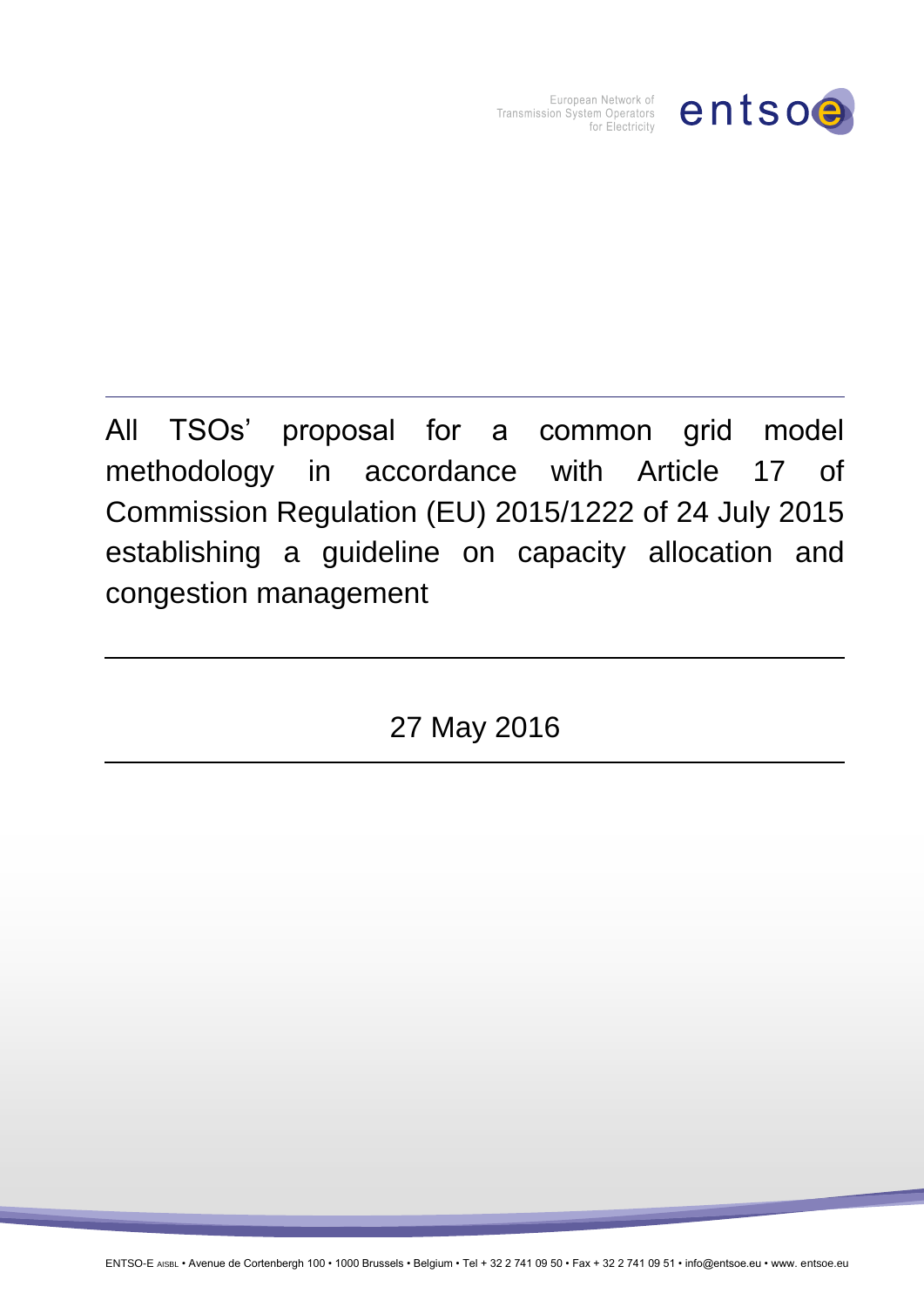

All TSOs, taking into account the following:

#### **Whereas**

- (1) This document is a common proposal developed by all Transmission System Operators (hereafter referred to as "TSOs") regarding the development of a proposal for a common grid model methodology (hereafter referred to as "CGMM").
- (2) This proposal (hereafter referred to as the "CGMM Proposal") takes into account the general principles and goals set in Commission Regulation (EU) 2015/1222 establishing a guideline on capacity allocation and congestion management (hereafter referred to as "Regulation 2015/1222") as well as Regulation (EC) No 714/2009 of the European Parliament and of the Council of 13 July 2009 on conditions for access to the network for cross-border exchanges in electricity (hereafter referred to as "Regulation (EC) No 714/2009"). The goal of Regulation 2015/1222 is the coordination and harmonisation of capacity calculation and allocation in the day-ahead and intraday cross-border markets. To facilitate these aims, it is necessary for all TSOs to use a common grid model. A common grid model can only be created on the basis of a common methodology for building such a model.
- (3) While the CGMM described in the present CGMM Proposal enables a common grid model to be established, the delivery of the generation and load data required to establish the common grid model is addressed in the generation and load data provision methodology pursuant to Article 16 of Regulation 2015/1222.
- (4) Article 17 of Regulation 2015/1222 constitutes the legal basis for this proposal and defines several specific requirements that the CGMM Proposal should take into account: *"1. By 10 months after the entering into force of this Regulation all TSOs shall jointly develop a proposal for a common grid model methodology. The proposal shall be subject to consultation*

*in accordance with Article 12.* 

*2. The common grid model methodology shall enable a common grid model to be established. It shall contain at least the following items:* 

*(a) a definition of scenarios in accordance with Article 18;* 

*(b) a definition of individual grid models in accordance with Article 19;* 

*(c) a description of the process for merging individual grid models to form the common grid model."*

(5) Article 2(2) of Regulation 2015/1222 defines the common grid model as:

*"a Union-wide data set agreed between various TSOs describing the main characteristic (sic) of the power system (generation, loads and grid topology) and rules for changing these characteristics during the capacity calculation process"*

- (6) Article 2(4) of Regulation 2015/1222 defines a scenario as: *"the forecasted status of the power system for a given time-frame"*
- (7) Article 2(1) of Regulation 2015/1222 defines an individual grid model as: *"a data set describing power system characteristics (generation, load and grid topology) and related rules to change these characteristics during capacity calculation, prepared by the*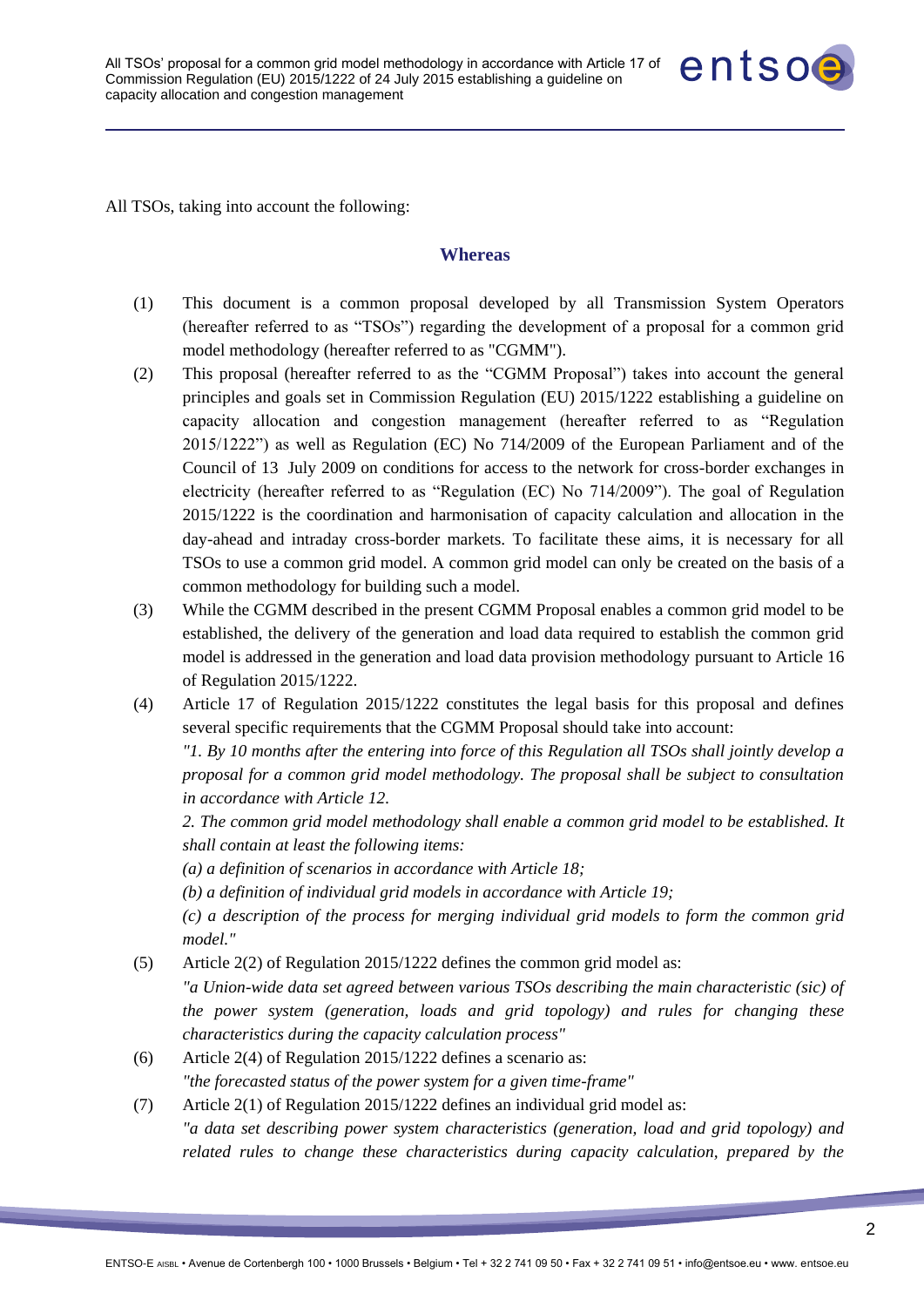

*responsible TSOs, to be merged with other individual grid model components in order to create the common grid model"*

(8) The requirements set out in Article 17 are spelt out in more detail in Articles 18 and 19 of Regulation 2015/1222. Article 18 on scenarios outlines the following:

*"1.All TSOs shall jointly develop common scenarios for each capacity calculation time-frame referred to in Article 14(1)(a) and (b). The common scenarios shall be used to describe a specific forecast situation for generation, load and grid topology for the transmission system in the common grid model.*

*2.One scenario per market time unit shall be developed both for the day-ahead and the intraday capacity calculation time-frames.* 

*3.For each scenario, all TSOs shall jointly draw up common rules for determining the net position in each bidding zone and the flow for each direct current line. These common rules shall be based on the best forecast of the net position for each bidding zone and on the best forecast of the flows on each direct current line for each scenario and shall include the overall balance between load and generation for the transmission system in the Union. There shall be no undue discrimination between internal and cross-zonal exchanges when defining scenarios, in line with point 1.7 of Annex I to Regulation (EC) No 714/2009."*

1.7 of Annex I to Regulation (EC) No 714/2009 outlines the following:

*"When defining appropriate network areas in and between which congestion management is to apply, TSOs shall be guided by the principles of cost-effectiveness and minimisation of negative impacts on the internal market in electricity. Specifically, TSOs shall not limit interconnection capacity in order to solve congestion inside their own control area, save for the abovementioned reasons and reasons of operational security. If such a situation occurs, this shall be described and transparently presented by the TSOs to all the system users. Such a situation shall be tolerated only until a long-term solution is found. The methodology and projects for achieving the long-term solution shall be described and transparently presented by the TSOs to all the system users."*

(9) Article 19 sets out more specific requirements with respect to individual grid models, the basic building blocks of the common grid model:

*"1.For each bidding zone and for each scenario:* 

*(a) all TSOs in the bidding zone shall jointly provide a single individual grid model which complies with Article 18(3); or* 

*(b) each TSO in the bidding zone shall provide an individual grid model for its control area, including interconnections, provided that the sum of net positions in the control areas, including interconnections, covering the bidding zone complies with Article 18(3).*

*2.Each individual grid model shall represent the best possible forecast of transmission system conditions for each scenario specified by the TSO(s) at the time when the individual grid model is created.* 

*3.Individual grid models shall cover all network elements of the transmission system that are used in regional operational security analysis for the concerned time-frame.* 

*4.All TSOs shall harmonise to the maximum possible extent the way in which individual grid models are built.*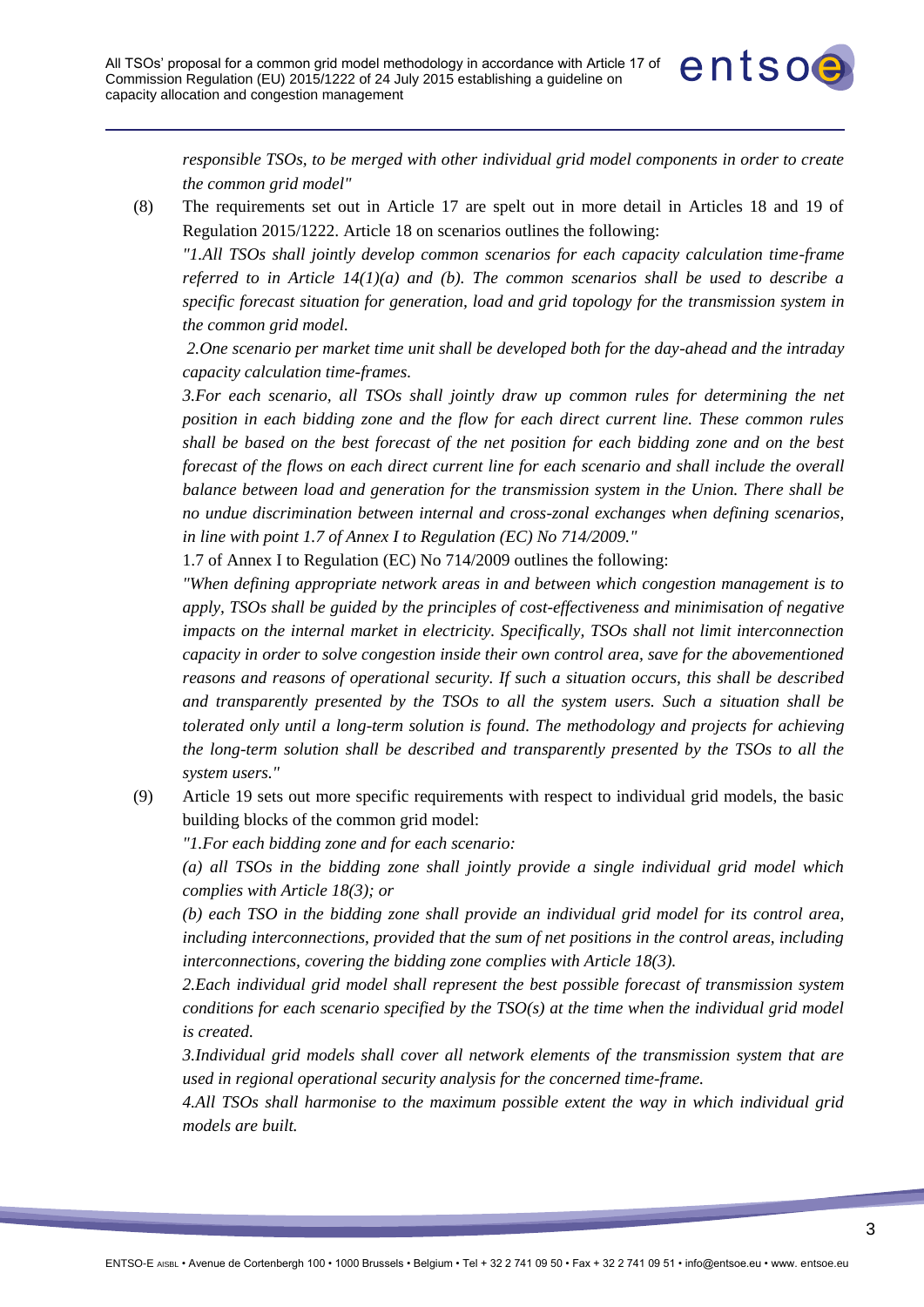

*5.Each TSO shall provide all necessary data in the individual grid model to allow active and reactive power flow and voltage analyses in steady state.*

*6.Where appropriate, and upon agreement between all TSOs within a capacity calculation region, each TSO in that capacity calculation region shall exchange data between each other to enable voltage and dynamic stability analyses."*

- (10) Article 27(1) of Regulation 2015/1222 formulates a requirement related to the merging process: *"1. No later than six months after the decision on the generation and load data provision methodology referred to in Article 16 and the common grid model methodology referred to in Article 17, all TSOs shall organise the process of merging the individual grid models."*
- (11) The first paragraph of Article 9(9) of Regulation 2015/1222 sets out two further obligations: *"The proposal for terms and conditions or methodologies shall include a proposed timescale for their implementation and a description of their expected impact on the objectives of this Regulation."*
- (12) Article 28(3) to (5) of Regulation 2015/1222 formulates additional obligations relevant for the CGMM Proposal:

*"3. For each capacity calculation time-frame, each TSO shall establish the individual grid model for each scenario in accordance with Article 19, in order to merge individual grid models into a common grid model.*

*4. Each TSO shall deliver to the TSOs responsible for merging the individual grid models into a common grid model the most reliable set of estimations practicable for each individual grid model.*

*5. For each capacity calculation time-frame a single, Union-wide common grid model shall be created for each scenario as set out in Article 18 by merging inputs from all TSOs applying the capacity calculation process as set out in paragraph 3 of this Article."*

- (13) Article 9(9) of Regulation 2015/1222 requires that the expected impact of the CGMM Proposal on the objectives of Regulation 2015/1222 is described. The impact is presented below (points (14) to (23) of this Whereas Section).
- (14) The CGMM Proposal contributes to and does not in any way hamper the achievement of the objectives of Article 3 of Regulation 2015/1222. In particular, the CGMM Proposal serves the objective of promoting effective competition in the generation, trading and supply of electricity (Article 3(a) of Regulation 2015/1222) in contributing to coordinated capacity calculation by prescribing a common methodology for the preparation of individual grid models to be merged into the common pan-European grid model.
- (15) In respect of ensuring the optimal use of transmission infrastructure further to Article 3(b) of Regulation 2015/1222, the CGMM Proposal establishes a common methodology by which the common grid model is established, which will allow determinations to be made regarding the optimum availability of the transmission grid and thus, the optimal use of the transmission infrastructure.
- (16) The CGMM Proposal takes into account operational security in accordance with Article 3(c) of Regulation 2015/1222 by requiring that individual grid models contain specific modelling of all grid elements, generation and load at 220 kV or above or of less than 220 kV where they are used in regional operational security analysis.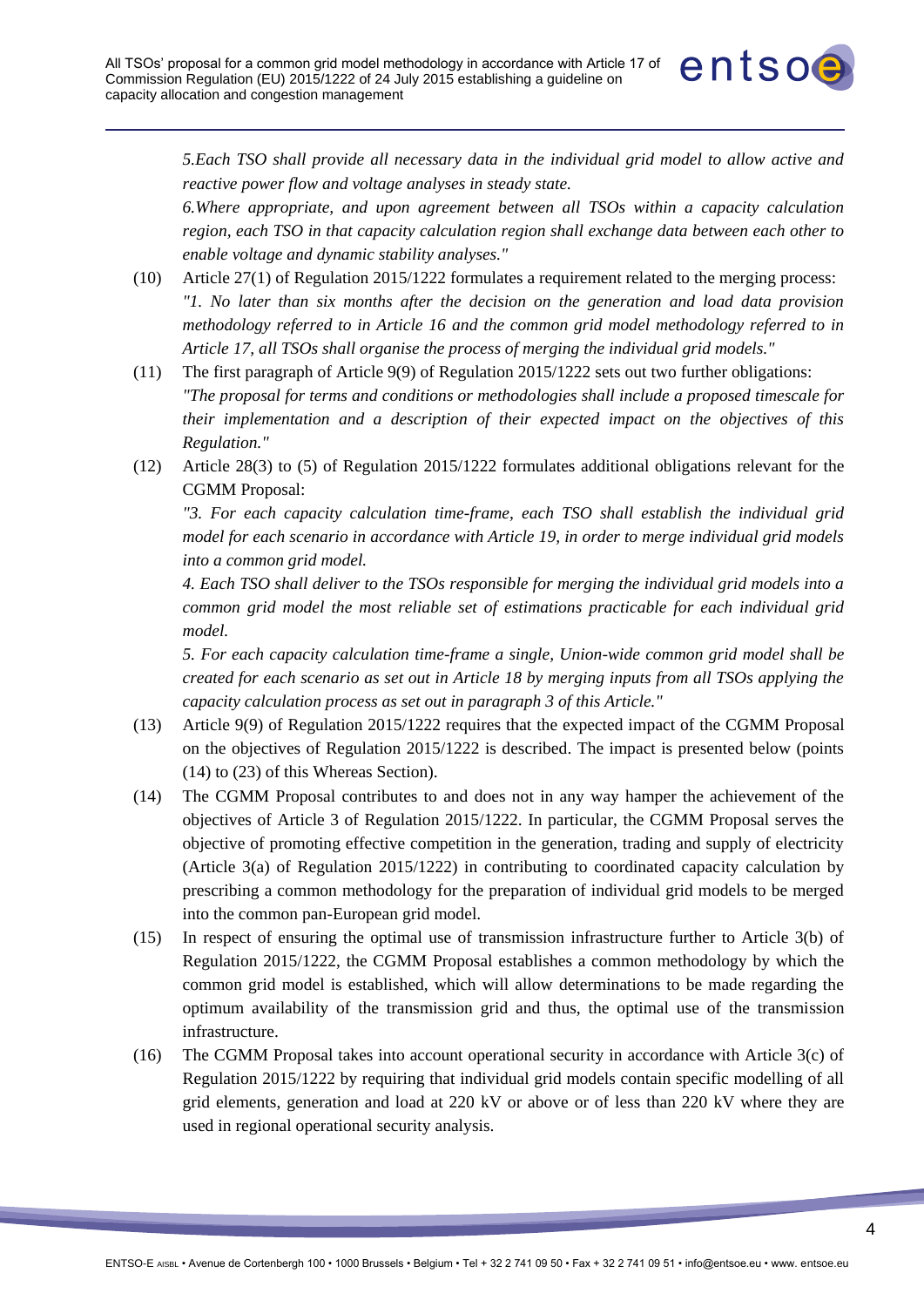

- (17) In accordance with Article 3(d) of Regulation 2015/1222, and taking into account the capacity calculation methodologies to be developed under Regulation 2015/1222, the creation of the common grid model and use thereof in the capacity calculation process will optimise the calculation and allocation of cross-zonal capacity by ensuring a common methodology and inputs for the preparation of individual grid models to be merged into the common pan-European grid model.
- (18) By having a common grid model prepared on the basis of a common, binding methodology, the CGMM Proposal will ensure that the objective of fair and non-discriminatory treatment of TSOs, NEMOS, the Agency, regulatory authorities and market participants is met insofar as the creation of a common grid model is based on a binding methodology that has been subject to stakeholder consultation in accordance with Regulation 2015/1222 and that will be approved by regulatory authorities prior to application in the Union. The CGMM Proposal, in providing a common, binding methodology for the provision of the common grid model, and noting the use of the common grid model in the capacity calculation process, additionally contributes to the general aim of equal access to cross-zonal capacity further to Article 3(e) of the Regulation 2015/1222.
- (19) The CGMM Methodology ensures and enhances the transparency and reliability of information further to Article 3(f) of Regulation 2015/1222 by providing for monitoring of quality indicators and publishing the indicators and the results of the monitoring as part of the data to be provided pursuant to Article 31(3) of Regulation 2015/1222.
- (20) The CGMM Proposal also contributes to the objective of respecting the need for a fair and orderly market and price formation (Article 3(h) of the Regulation 2015/1222) through the provision of a common grid model to be used in the capacity calculation process on the basis of a common methodology specifying inputs for the preparation of individual grid models to be merged into the common pan-European grid model.
- (21) The CGMM Proposal will contribute to the efficient long-term operation and development of the electricity transmission system and electricity sector in the Union by virtue of being a common model of the pan-European grid that will be used in a coordinated manner throughout the Union.
- (22) Finally, the CGMM Proposal contributes to the objective of providing non-discriminatory access to cross-zonal capacity (Article  $3(j)$  of the Regulation 2015/1222) again by the provision of a common grid model, based on a common binding methodology, to be used in the capacity calculation process.
- (23) In conclusion, the CGMM Proposal contributes to the general objectives of the Regulation 2015/1222 to the benefit of all TSOs, NEMOs, the Agency, regulatory authorities and market participants.

SUBMIT THE FOLLOWING CGMM PROPOSAL TO ALL REGULATORY AUTHORITIES: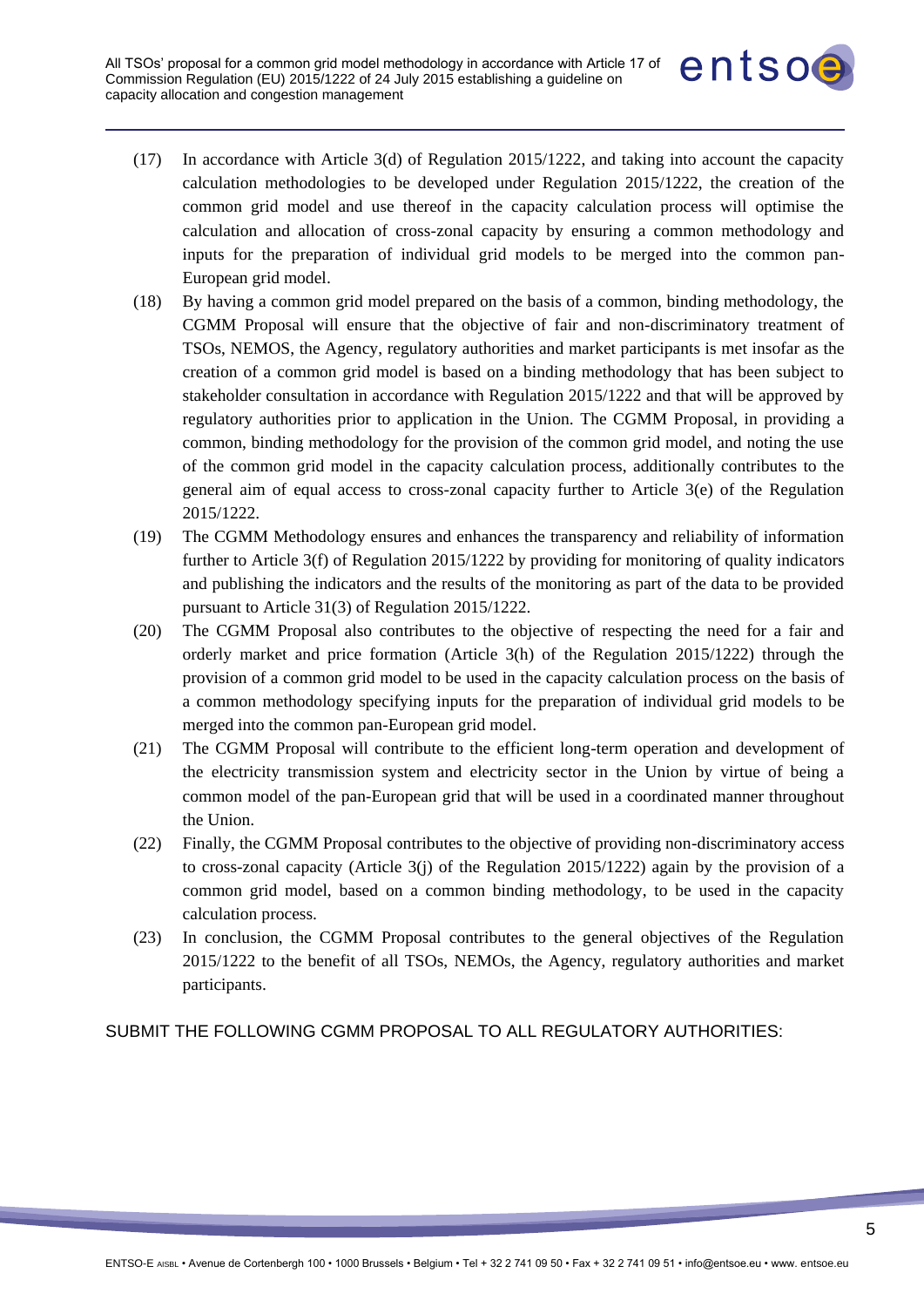

#### **Subject matter and scope**

- 1. The common grid model methodology described in this proposal is the common proposal of all TSOs in accordance with Article 17 of Regulation 2015/1222.
- 2. This methodology shall apply to all TSOs in the area referred to in Article 1(2) of Regulation 2015/1222.
- 3. TSOs from jurisdictions outside the area referred to in Article 1(2) of Regulation 2015/1222 may provide their IGM, allow it to be merged into the CGM, and join the CGM process on a voluntary basis, provided that
	- a. for them to do so is technically feasible and compatible with the requirements of Regulation 2015/1222;
	- b. they agree that they shall have the same rights and responsibilities with respect to the CGM process as the TSOs referred to in paragraph 1; in particular, they shall accept that this methodology and the generation and load data provision methodology pursuant to Article 16 of Regulation 2015/1222 apply to the relevant parties in their control area as well;
	- c. they accept any other conditions related to the voluntary nature of their participation in the CGM process that the TSOs referred to in paragraph 1 may set;
	- d. the TSOs referred to in paragraph 1 have concluded an agreement governing the terms of the voluntary participation with the TSOs referred to in this paragraph;
	- e. once TSOs participating in the CGM process on a voluntary basis have demonstrated objective compliance with the requirements set out in (a), (b), (c), and (d), the TSOs referred to in paragraph 1, after checking that the criteria in (a), (b), (c), and (d) are met, have approved an application from the TSO wishing to join the CGM process in accordance with the procedure set out in Article 9(2) of Regulation 2015/1222.
- 4. The TSOs referred to in paragraph 1 shall monitor that TSOs participating in the CGM process on a voluntary basis pursuant to paragraph 3 respect their obligations. If a TSO participating in the CGM process pursuant to paragraph 3 does not respect its essential obligations in a way that significantly endangers the implementation and operation of Regulation 2015/1222, the TSOs referred to in paragraph 1 shall terminate that TSO's voluntary participation in the CGM process in accordance with the procedure set out in Article 9(2) of Regulation 2015/1222.

## **Article 2**

#### **Definitions and interpretation**

For the purposes of this proposal, the terms used shall have the meaning of the definitions included in Article 2 of Regulation 2015/1222 and the other items of legislation referenced therein. In addition, the following definitions shall apply:

- 1. 'adjacent grids' means the areas not part of but bordering on the control area or bidding zone for which an IGM is being created:
- 2. 'agreed measures' means remedial actions agreed to be implemented based upon a common grid model;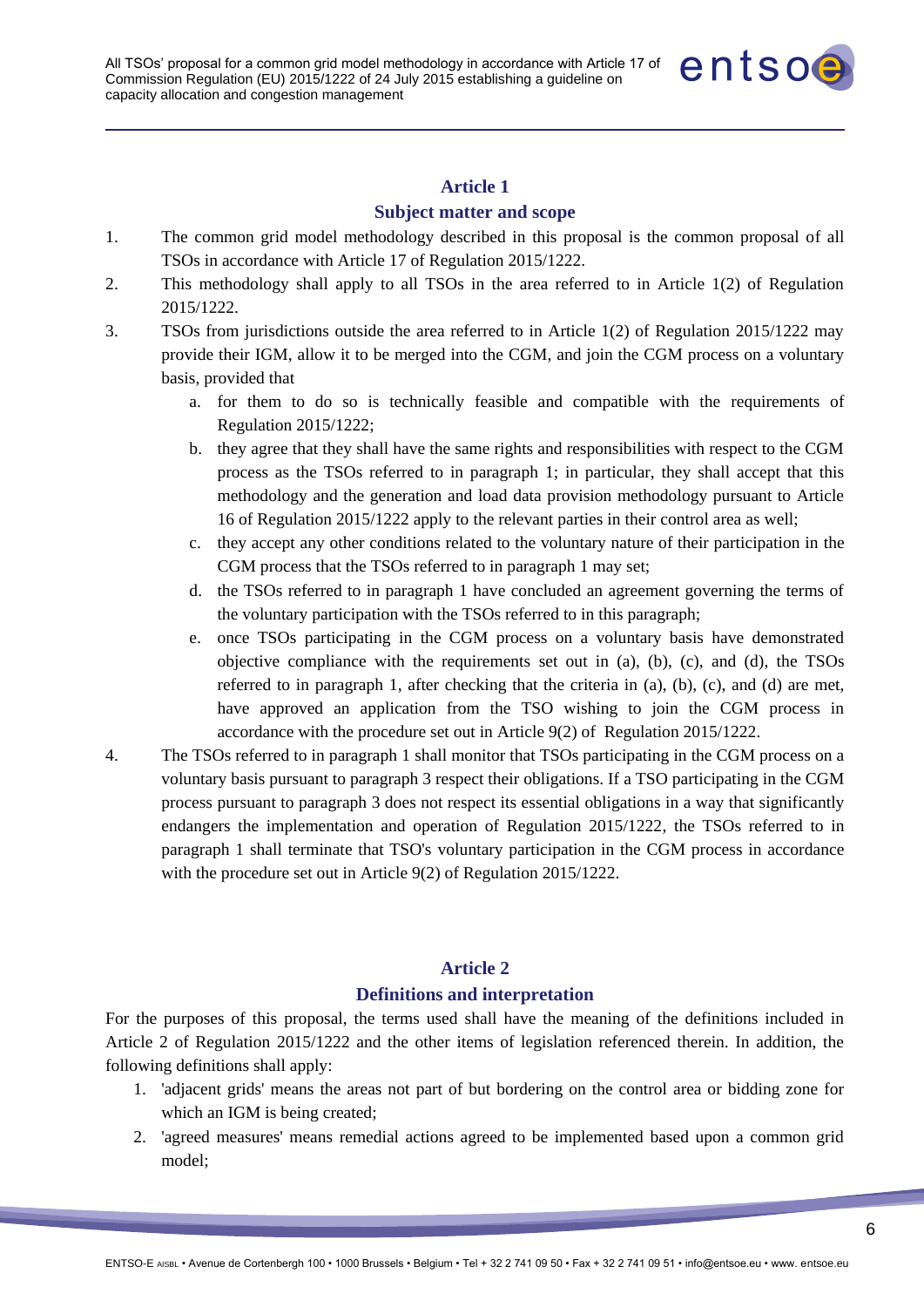

- 3. 'boundary point' means a virtual network element that demarcates the border between two TSOs such that with respect to the modelling of the network (i) all network elements on one side of the boundary point are assigned to the responsibility of one TSO and (ii) all network elements on the other side of the boundary point are assigned to the responsibility of the other TSO and (iii) exactly one TSO is responsible for the modelling of each relevant network element;
- 4. 'CGM area' means the area covered by the common grid model; this is the set of (i) bidding zones whose TSOs contribute their IGM to the CGM plus (ii) the interconnections linking these bidding zones with bidding zones that do not contribute an individual grid model to the CGM (i.e., are not part of the CGM area);
- 5. 'CGM process' means all stages and all aspects of the process by which TSOs build and share individual grid models and merge these into common grid models;
- 6. 'equivalent model' means a set of modelled grid elements which together have the same electrical behavior as a part of the network. Equivalent models are obtained through a process known as model reduction;
- 7. 'maximum permissible TATL duration' means the maximum period of time that a loading in excess of the PATL and less than or equal to the TATL can be sustained without risk to the equipment;
- 8. 'network element' means an asset that is part of or connected to a transmission or distribution network including but not limited to grid elements, generation units, and loads;
- 9. 'operating assumptions' means the variable data such as schedules and settings for various items of equipment needed to describe the forecasted behavior of the transmission system;
- 10. 'operational monitoring limits' means a subset of operational security limits that a grid model has to comply with;
- 11. 'PATL (Permanent Admissible Transmission Loading)' means the maximum loading in amperes, MW or MVA that can be sustained on a transmission line, cable or transformer for an unlimited duration without risk to the equipment;
- 12. 'slack node' means a special virtual node that serves to balance active and reactive power in load flow studies;
- 13. 'TATL (Temporary Admissible Transmission Loading)' means the maximum loading in amperes, MW or MVA that can be sustained for a limited duration without risk to the equipment;
- 14. 'tripping current' means the maximum current threshold above which a transmission line, cable or transformer will trip without delay.

### **Scenarios**

- 1. When building individual grid models for each market time unit two days before the day of delivery for the day-ahead capacity calculation time-frame, each TSO shall apply the general principles set out in paragraph 3 as well as the specific principles for the day-ahead capacity calculation time-frame set out in paragraph 4.
- 2. When building individual grid models for each market time unit on the day before the day of delivery for the intraday capacity calculation time-frame, each TSO shall apply the general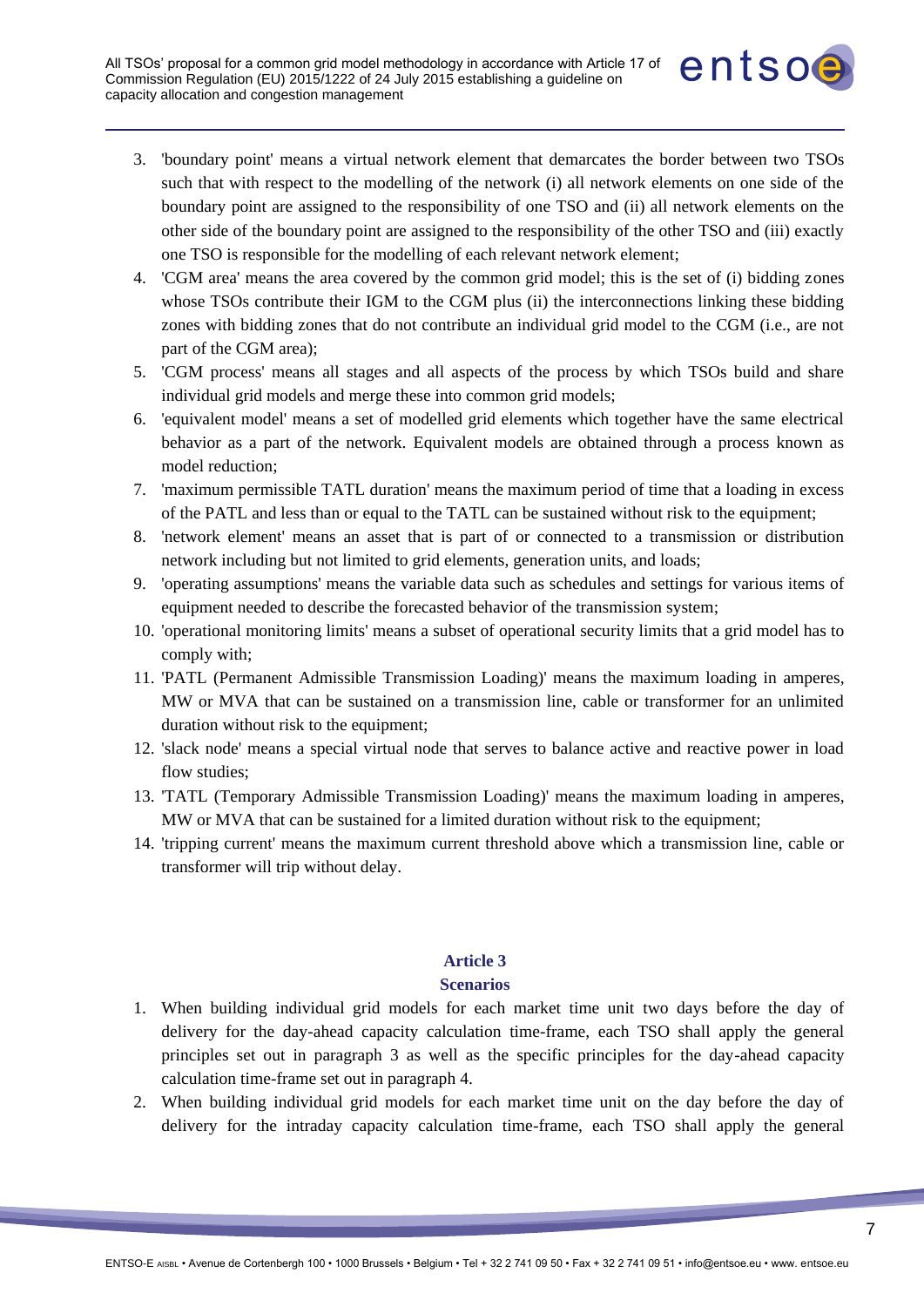

principles set out in paragraph 3 as well as the specific principles for the intraday capacity calculation time-frame set out in paragraph 5.

- 3. The following principles are applicable to all scenarios:
	- a. forecast situation for grid topology
		- i. outages, irrespective of the reason for the outage, shall be modelled regardless of whether the network element is expected to be unavailable for the entire duration of the scenario or only part thereof;
		- ii. network elements that support voltage control shall be included although they may be switched off for operational reasons;
		- iii. the topology shall reflect the operational situation.
	- b. where structural data change during the time period that the scenario relates to
		- i. network elements being added or removed shall be included for the entire duration of the scenario and shall be removed from the IGM topology in all scenarios where they are not available for at least part of the duration of the scenario;
		- ii. changes in the characteristics of network elements shall be handled by including those characteristics the use of which is most conservative from the point of view of operational security;
	- c. operational limits
		- i. each TSO shall apply the appropriate limits corresponding to the target season to each network element;
		- ii. for thermal limits, each TSO shall use both PATLs and TATLs.
- 4. The following specific principles are applicable to the scenarios for the day-ahead capacity calculation time-frame:
	- a. with respect to the forecast situation for generation
		- i. for intermittent generation each TSO shall use the latest forecast of intermittent generation;
		- ii. for dispatchable generation each TSO shall take into account the planned outages and adjust forecast generation, taking into account forecast intermittent generation, such that it balances forecast load and grid losses and the net position;
	- b. with respect to the forecast situation for load
		- i. each TSO shall use the best forecast of load;
	- c. with respect to the net position in each bidding zone and the flow for each direct current line
		- i. each TSO shall follow the approach outlined in Article 19.
- 5. The following principles are applicable to the scenarios for the intraday capacity calculation timeframe:
	- a. with respect to the forecast situation for generation
		- i. for intermittent generation each TSO shall use the latest forecast of intermittent generation;
		- ii. for dispatchable generation: each TSO shall use schedules;
	- b. with respect to the forecast situation for load
		- i. each TSO shall use the best forecast of load;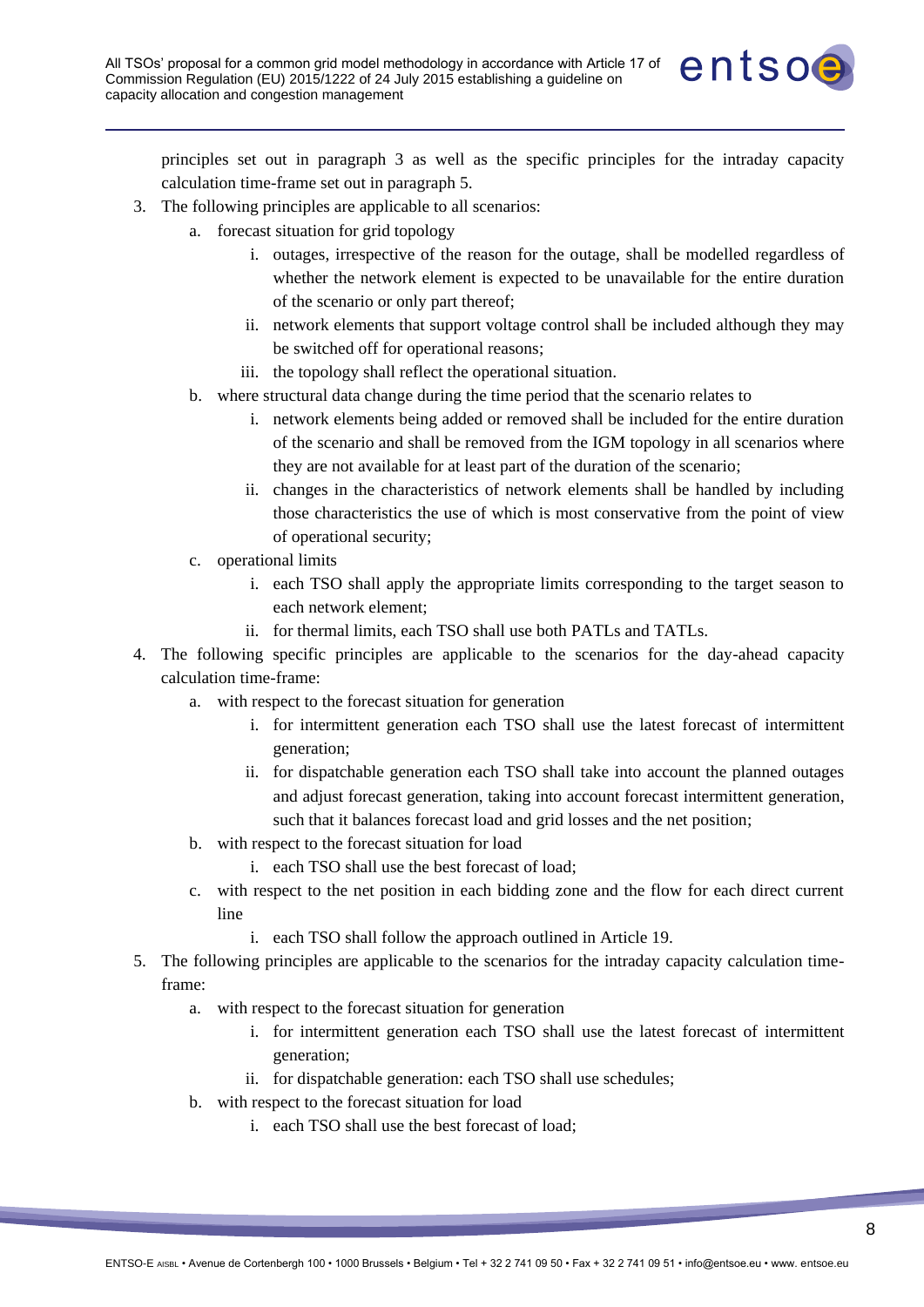

- c. with respect to the net position in each bidding zone and the flow for each direct current line
	- i. each TSO shall use the results of the day-ahead market pursuant to Article 18.

# **Article 4 Individual Grid Models**

- 1. Each TSO shall build individual grid models for each of the scenarios described in Article 3(1) and 3(2).
- 2. When building IGMs, each TSO shall complete the following steps:
	- a. create an up-to-date equipment model comprising the structural data described in Articles 5 to 11;
	- b. identify and incorporate structural changes pursuant to the principles set out in Article 3;
	- c. incorporate up-to-date operating assumptions by including the variable data described in Articles 12 to 16 in the model;
	- d. exchange with all other TSOs the data described in Article 17 via the information platform referred to in Article 21;
	- e. apply the common rules for determining the net position in each bidding zone and the flow for each direct current line set out in Articles 18 and 19;
	- f. ensure that the model is consistent with the net positions and flows on direct current lines established in accordance with Articles 18 and 19;
	- g. ensure that remedial actions applied (if any) can be clearly identified and are consistent with the methodology for remedial actions in capacity calculation pursuant to Article 25 of Regulation 2015/1222 and the general objective of fair and non-discriminatory treatment pursuant to Article 3(e) of Regulation 2015/1222;
	- h. perform a load flow solution in order to verify
		- i. solution convergence;
		- ii. plausibility of nodal voltages and active and reactive power flows on grid elements;
		- iii. plausibility of the active and reactive power outputs of each generator;
		- iv. plausibility of the reactive power output / consumption of shunt-connected reactive devices; and
		- v. compliance with applicable operational security standards;
	- i. if required, modify the equipment model and / or operating assumptions and repeat step (h);
	- j. if applicable, carry out network reduction pursuant to Article 11;
	- k. as required by Article 28(3) and (4) of Regulation 2015/1222 export the IGM and make it available for merging into a common grid model via the information platform referred to in Article 21;
	- l. ensure that the IGM meets the quality criteria pursuant to Article 23;
	- m. repeat relevant steps as required and in accordance with the other obligations specified in this methodology.
- 3. Each TSO shall respect the process for merging IGMs into a CGM described in Article 20.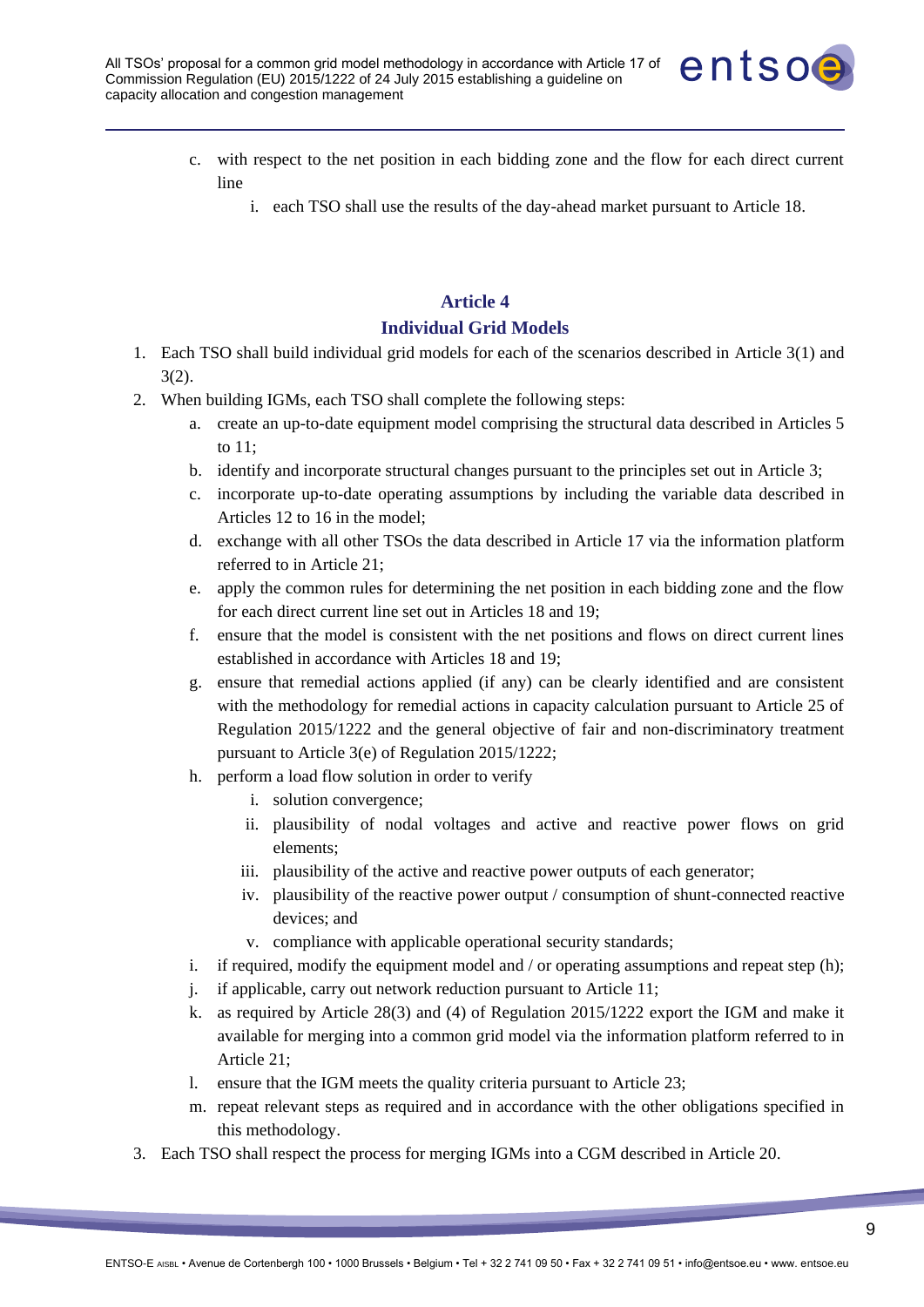

- 4. Each TSO shall update its IGM with agreed measures if applicable.
- 5. Each TSO shall respect the requirements set out in Article 22. All times stated in this CGMM Proposal refer to market time as defined in Article 2(15) of Regulation 2015/1222.

# **Article 5 Data to be included in IGMs**

- 1. IGMs shall contain the elements of the high-voltage and extra high-voltage network insofar as these are used in regional operational security analysis for the concerned time-frame.
- 2. A unique identifier shall be provided for each network element included.
- 3. Where this methodology refers to a breakdown by primary energy sources, a breakdown into primary energy sources consistent with those used by the central information transparency platform pursuant to Regulation 543/2013 is required.
- 4. If any of the data required are not available to the TSO, the TSO shall use its best estimate instead.

### **Article 6**

### **Grid elements**

- 1. The grid elements described in paragraph 2 of this Article shall be included in each IGM regardless of whether these are operated by the TSO or a DSO (incl. CDSO) if these grid elements are of a voltage level
	- a. of 220 kV or above;
	- b. of less than 220 kV and the grid elements of which are used in regional operational security analysis.
- 2. The relevant grid elements and the data to be provided for these are
	- a. sub-stations: voltage levels, busbar sections and if applicable to the modelling approach used by the TSO switching devices, to include switching device identifier and switching device type, comprising either breaker, isolator or load break switch;
	- b. lines or cables: electrical characteristics, the sub-stations to which these are connected;
	- c. power transformers including phase-shifting power transformers: electrical characteristics, the sub-stations to which these are connected, the type of tap changer, and type of regulation, where applicable;
	- d. power compensation devices and flexible AC transmission systems (FACTS): type, electrical characteristics, and type of regulation where applicable.
- 3. A model or an equivalent model of those parts of the grid operated at a voltage of less than 220 kV shall be included in the IGM regardless of whether these parts of the grid are operated by the TSO or a DSO (incl. CDSO) if
	- a. these parts of the grid have elements which are used in regional operational security analysis, or
	- b. the relevant grid elements in those parts of the grid are connecting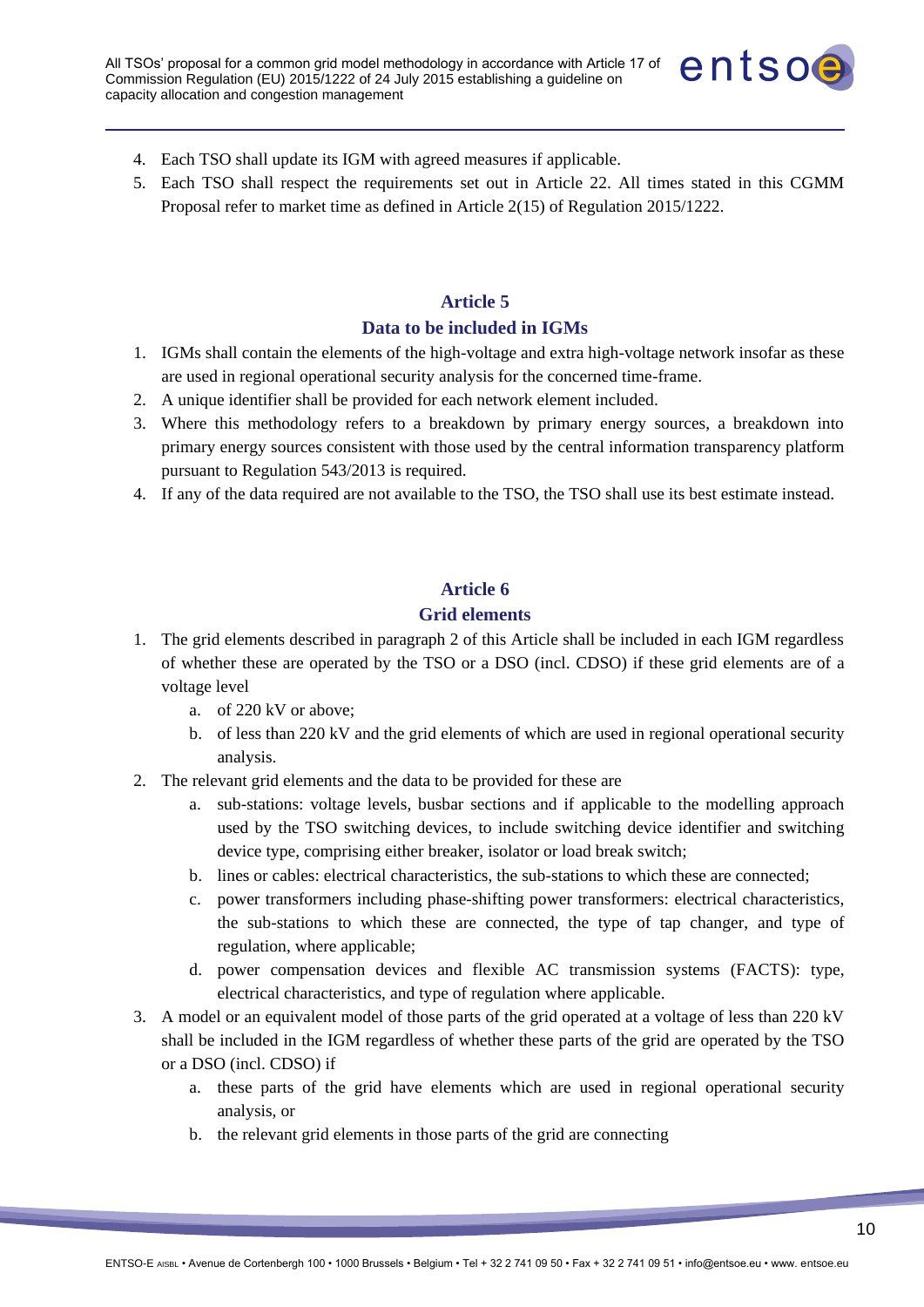

- i. a generation unit or load modelled in detail in accordance with Article 8 or 9 to the 220 kV or higher voltage level;
- ii. two nodes at the 220 kV or higher voltage level.
- 4. Models and equivalent models pursuant to paragraph 3 shall contain at least aggregates of load separated from generation and generation capacity separated by primary energy sources and separated from load in the corresponding parts of the grid broken down by sub-stations of the equivalent model or the sub-stations to which the corresponding parts of the grid are connected.

### **Boundary points**

- 1. For each relevant border the TSOs concerned shall demarcate their respective responsibilities as far as the modelling of the network is concerned by agreeing on the corresponding boundary points.
- 2. Each TSO shall include all relevant network elements on its side of each boundary point in its IGM.
- 3. Each TSO shall include each boundary point in its IGM with a fictitious injection.

# **Article 8**

### **Generation**

- 1. Generation units including synchronous condensers and pumps shall be modelled in detail if they are connected at a voltage level
	- a. of 220 kV or above;
	- b. of less than 220 kV and they are used in regional operational security analysis.
- 2. Several identical or similar generation units may be modelled in detail on a composite basis if this modelling approach is sufficient with respect to regional operational security analysis. For generation units modelled in detail on a composite basis an equivalent model shall be included in the IGM.
- 3. Generation capacity not modelled in detail shall be included in the IGM modelled as aggregates.
- 4. For both generation units modelled in detail and for aggregates of generation capacity, separated by primary energy sources and separated from load, the following data shall be included in the IGM:
	- a. connection point;
	- b. primary energy source.
- 5. For generation units modelled in detail the following data shall be included in the IGM:
	- maximum active power and minimum active power; defined as those values which the generation unit can regulate to. In the case of hydroelectric pumped storage generation units, two cycles shall be modelled and two records have to be provided (i.e., one each for the generating and the pumping mode);
	- b. the type of control mode, being one of the following: "disabled", "voltage control", "power factor control", "reactive power control" and, for voltage-controlled generation units, the regulated buses where the scheduled voltage is set up;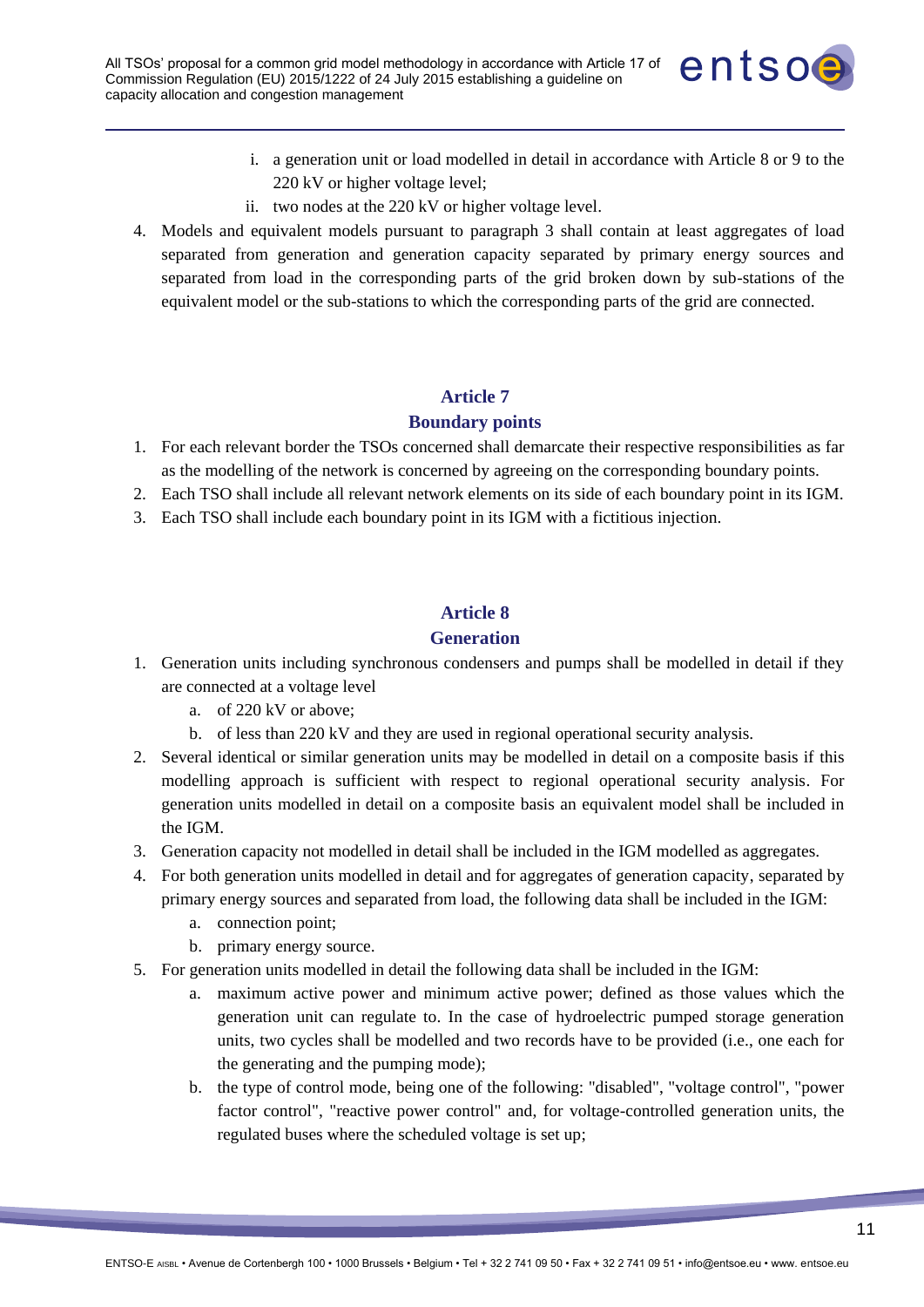

- c. maximum and minimum values of reactive power when the minimum and maximum active power is delivered as well as, if this is required for regional operational security analysis, the associated capability curve;
- d. the auxiliary load of the generation unit representing the internal demand of the generation unit shall be modelled as a non-conforming load at the connection point of the generation unit if this is required for regional operational security analysis.
- 6. For generation units modelled as aggregates the following data shall be included in the IGM:
	- a. aggregates of generation capacity separated by primary energy sources and separated from load in the corresponding parts of the grid broken down by sub-stations of the equivalent model or the sub-stations to which the corresponding parts of the grid are connected.

### **Load**

- 1. Loads shall be modelled in detail if they are connected at a voltage level
	- a. of 220 kV or above;
	- b. of less than 220 kV and they are used in regional operational security analysis.
- 2. Several identical or similar loads may be modelled in detail on a composite basis if this modelling approach is sufficient with respect to regional operational security analysis. For loads modelled in detail on a composite basis an equivalent model shall be included in the IGM.
- 3. Loads not modelled in detail shall be included in the IGM modelled as aggregates.
- 4. For both loads modelled in detail and for aggregates of loads separated from generation the following data shall be included in the IGM:
	- a. connection point;
	- b. power factor or reactive power;
	- c. conforming flag (where the value "true" means that the active and reactive power consumption of the load shall be scaled when scaling the overall load).
- 5. For loads modelled as aggregates the following data shall be included in the IGM:
	- a. aggregates of loads (separated from generation) in the corresponding parts of the grid broken down by sub-stations of the equivalent model or the sub-stations to which the corresponding parts of the grid are connected.

# **Article 10 HVDC links**

- 1. HVDC links shall be modelled regardless of whether these are located entirely within a single bidding zone or they connect two bidding zones.
- 2. The TSO within whose bidding zone(s) the HVDC link is located or the TSOs whose bidding zones are connected by the HVDC link shall decide on the degree of detail with which the HVDC link is to be modelled. They shall base their decision on the functions for which the HVDC link is to be used. By default an HVDC link shall be modelled in detail and the AC/DC part of the HVDC link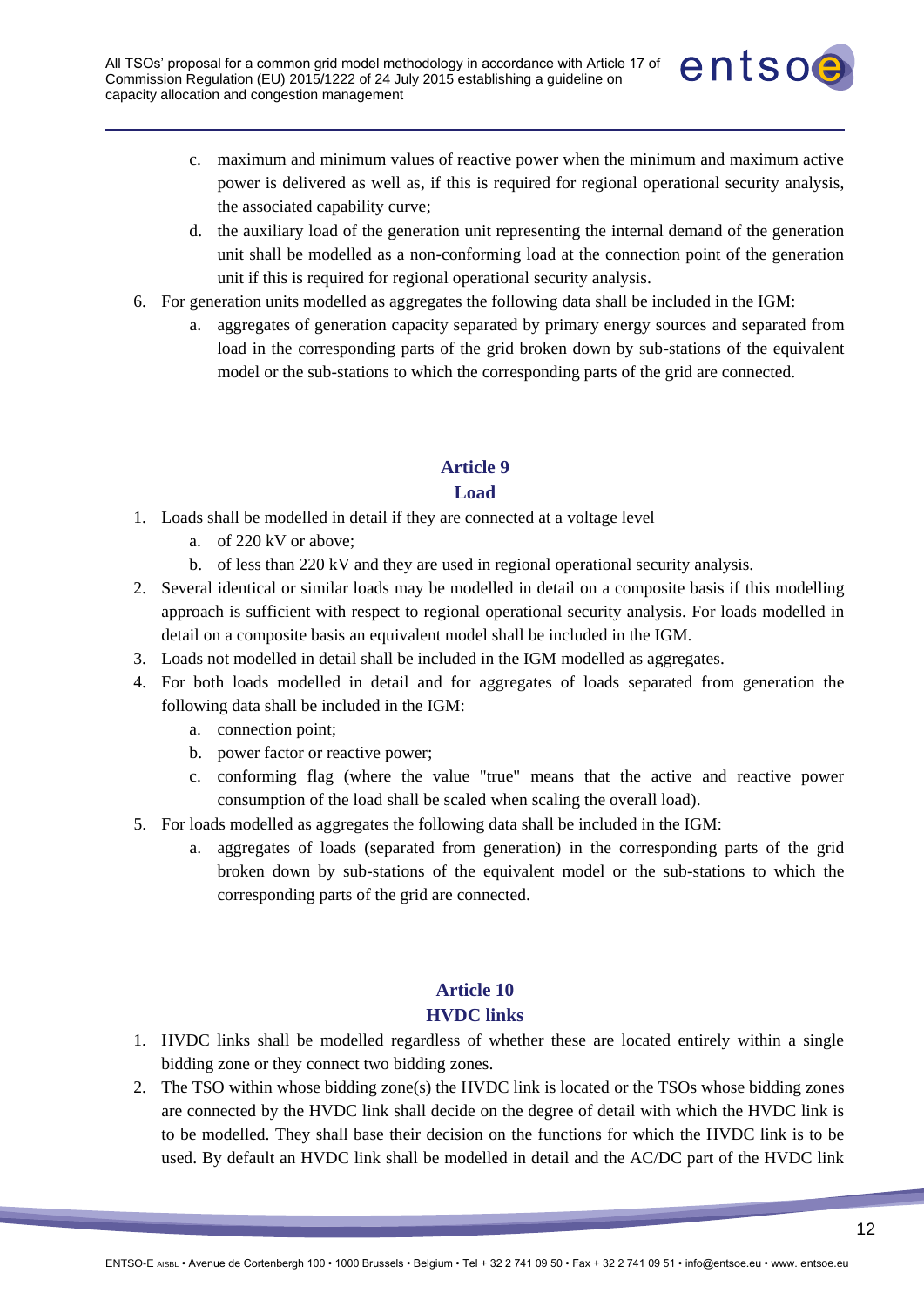

shall be exchanged by the TSOs concerned unless the functions that it is used for do not require this.

- 3. For both HVDC links modelled in detail and for those modelled in a simplified manner, the following data shall be included:
	- a. connection points.
- 4. For cross-zonal HVDC links modelled in detail, the TSOs concerned shall agree on which of them is to provide the detailed model by either including it in its IGM or by making it available separately. In the case of HVDC links that connect the CGM area with a bidding zone that is not part of the CGM area, the TSO that is within the CGM area shall include the detailed model in its IGM. Detailed models of HVDC links shall include
	- a. electrical characteristics;
	- b. type and characteristics of supported control modes.
- 5. HVDC links modelled in a simplified manner shall be represented by equivalent injections at the connection points.
- 6. In the case of HVDC links that connect the CGM area with a bidding zone that is not part of the CGM area, the TSO that is within the CGM area shall endeavour to conclude an agreement with the owners of HVDC links not bound by this methodology with the aim of ensuring their cooperation in meeting the requirements set out in this Article.

### **Article 11**

#### **Modelling of adjacent grids**

- 1. Each TSO shall model HVDC links with adjacent grids pursuant to Article 10.
- 2. Each TSO shall model AC links with adjacent grids as described in this Article.
- 3. At the start of the process described in Article 4, each TSO shall make use of an equivalent model of the adjacent grids in its IGM.

## **Article 12**

#### **Topology**

- 1. When building its IGM, each TSO shall ensure that
	- a. the IGM indicates the switched state, either open or closed, of all modelled switching devices;
	- b. the IGM indicates the tap position of all modelled power transformers with tap changers including phase-shifting transformers;
	- c. the topology of the IGM reflects the planned or forced unavailability of modelled items of equipment that are known or expected to be unavailable;
	- d. the topology of the IGM is updated to reflect remedial actions pursuant to Article 25 of Regulation 2015/1222 as well as topological agreed measures if applicable;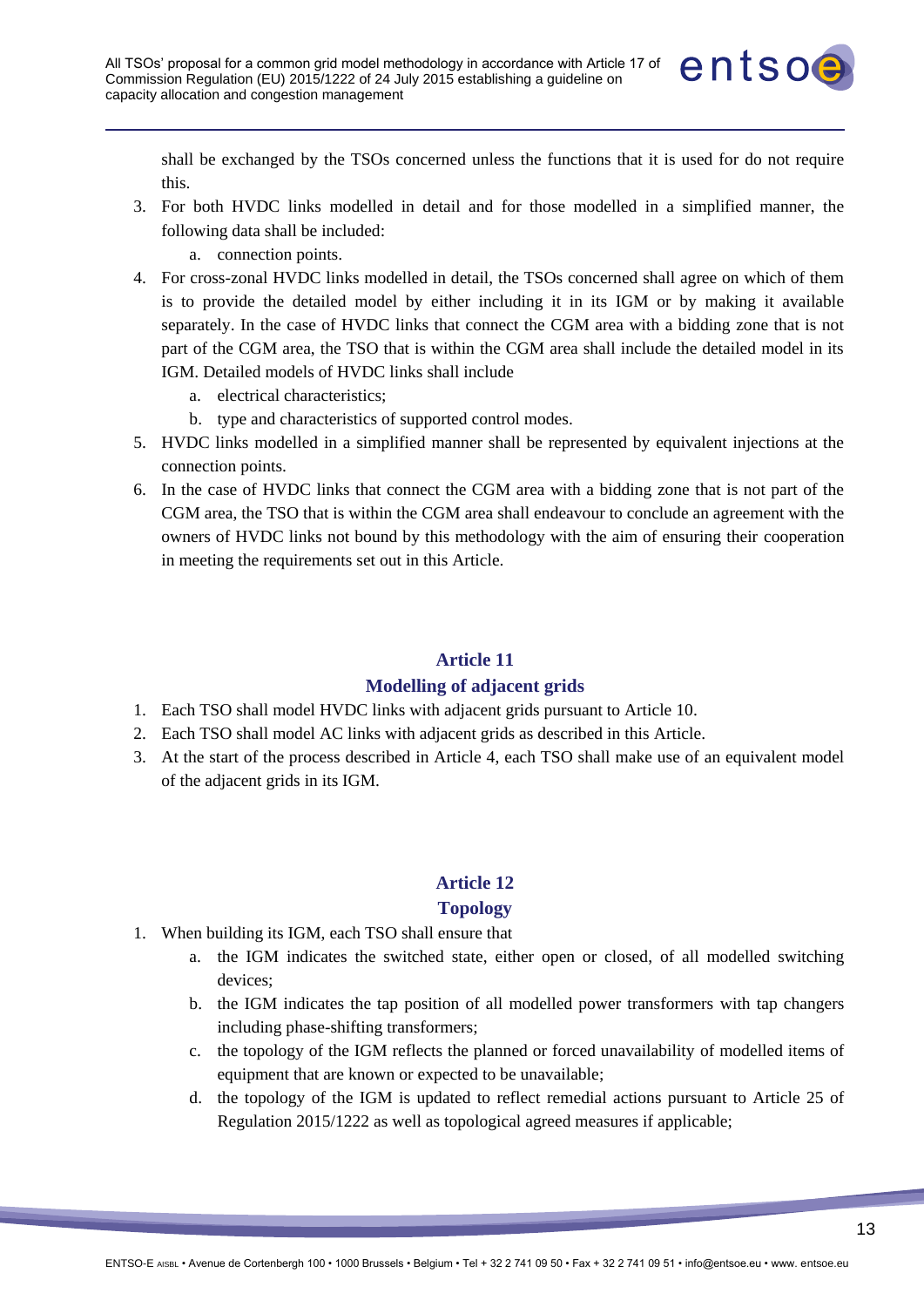

- e. taking into account c) and d), the topology of the IGM reflects the best forecast operational situation;
- f. the connectivity status of interconnectors and tie-lines to other TSOs is consistent with the IGMs of the relevant neighbouring TSOs;
- g. the topology of all IGMs created for intraday purposes shall reflect the forced unavailability of modelled equipment.

### **Energy injections and loads**

- 1. When building its IGM, each TSO shall respect the following general principles with respect to energy injections and loads:
	- a. For the energy injections pattern
		- i. the IGM specifies an active and reactive power injection for each modelled inservice generation unit including synchronous condensers and pumps and this is applicable for each generation unit whether modelled in detail on an individual or composite basis or modelled as an aggregate;
		- ii. the specified active and reactive power injection for each modelled generation unit is consistent with the specified maximum and minimum active and reactive power limits and/or applicable reactive capability curve;
		- iii. active power injections associated with generation within the IGM shall be consistent with relevant remedial actions in accordance with Article 25 of Regulation 2015/1222 and other measures required to maintain the system within applicable operational security limits including but not limited to provision of sufficient upward and downward active power reserves as required for the purposes of frequency management;
	- b. For the load pattern
		- i. the IGM specifies an active and reactive power withdrawal for each modelled inservice load and pump;
		- ii. the sum of the active modelled load power withdrawals of modelled in-service loads and pumps shall match the total load of the considered scenario.
- 2. When building its IGM, each TSO shall respect the following principles with respect to energy injections:
	- a. in order to establish the injection pattern for the relevant scenario, the TSO shall scale or otherwise individually modify the active power injections associated with the modelled generation units;
	- b. for generation units modelled in detail, the availability status shall take into account the following:
		- i. outage plans;
		- ii. testing profiles;
		- iii. scheduled unavailability;
		- iv. any active power capacity restrictions;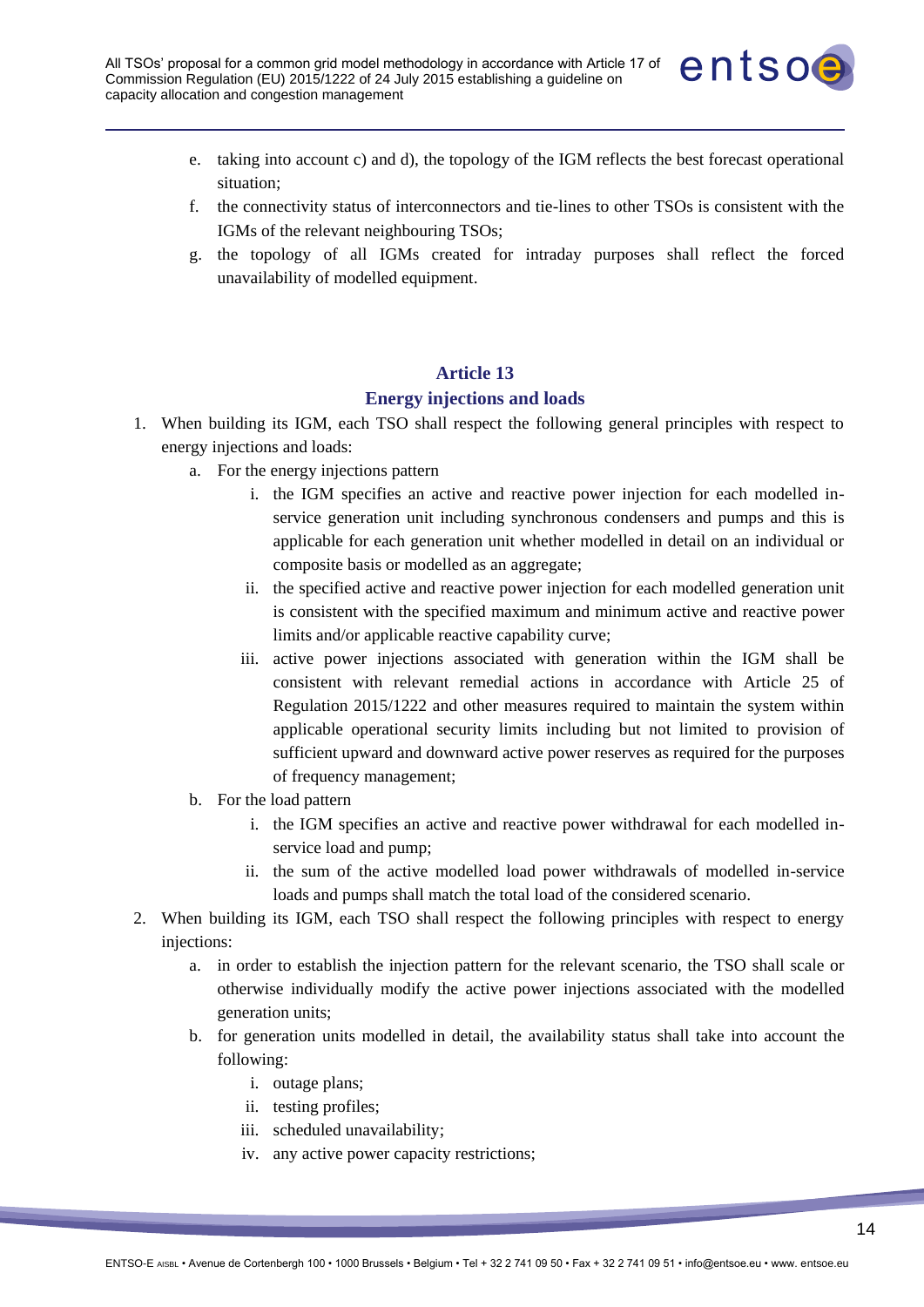

- c. for dispatchable generation units modelled in detail, the modelled dispatch pattern shall take into account the following:
	- i. for all scenarios
		- 1. the availability status;
		- 2. the applicable priority dispatch policies and agreements;
	- ii. for the day-ahead capacity calculation timeframe, the best forecast dispatch based upon a selection of the following:
		- 1. the relevant current, historical or forecast commercial/market data;
		- 2. a distinction between base load generation and marginal generation;
		- 3. established generation shift keys, merit orders or participation factors;
		- 4. any other relevant information;
	- iii. for the intraday capacity calculation timeframe
		- 1. the latest available market schedules;
- d. for dispatchable generation units modelled as aggregates, the modelled dispatch pattern shall take into account
	- i. for all scenarios the best forecast dispatch pattern based on a selection of the following:
		- 1. relevant current, historical or forecast commercial/market data;
		- 2. distinction between base load generation and marginal generation;
		- 3. established generation shift keys, merit orders or participation factors;
		- 4. data on generation capacity of generation units modelled as aggregates, separated by primary energy sources and separated from load, and managed by an aggregator whose data are used in regional operational security analysis broken down by sub-stations of the equivalent model or the sub-stations to which the corresponding parts of the grid are connected;
		- 5. any other relevant information;
- e. for all scenarios, for intermittent generation units modelled in detail, the modelled dispatch pattern shall take into account the availability status;
- f. for all intermittent generation units whether modelled in detail or modelled as aggregates, the modelled dispatch pattern shall take into account
	- i. for the day-ahead capacity calculation timeframe the best forecast of intermittent generation derived from meteorological forecasts, updated no earlier than 15:00h in accordance with Article 14(3) of Regulation 2015/1222;
	- ii. for the intraday capacity calculation time-frame the latest forecast of intermittent generation derived from meteorological forecasts.
- 3. When building its IGM, each TSO shall respect the following principles with respect to loads:
	- a. in order to establish the load pattern, the TSO shall scale or otherwise individually modify the nodal active and reactive power withdrawals associated with modelled loads and pumps;
	- b. for all scenarios this shall be based upon a selection of the following:
		- i. representative historical reference data for the relevant season, day, time, and other relevant data;
		- ii. SCADA and/or metered data;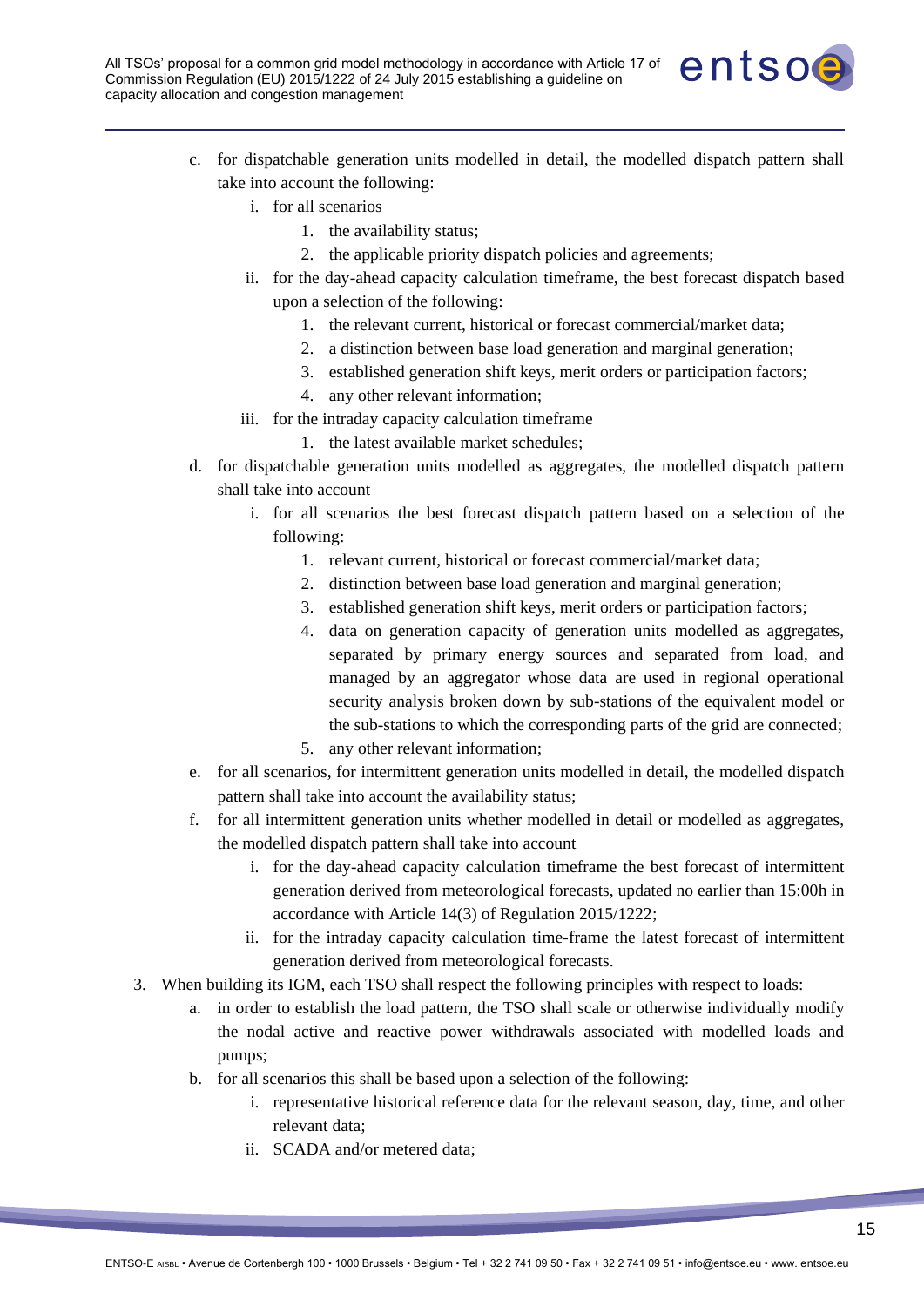

- iii. state estimated data;
- iv. statistical analysis or forecast data;
- v. distinction between conforming and non-conforming load;
- vi. planned outages at least for loads modelled in detail;
- vii. for loads modelled in detail maximum active power consumption and characteristics of reactive power control, where installed as well as maximum and minimum active power available for demand response and the maximum and minimum duration of any potential usage of this power for demand response;
- viii. for loads modelled as aggregates and managed by an aggregator whose data are used in regional operational security analysis, aggregates of maximum and minimum active power available for demand response, separated from generation, and the maximum and minimum duration of any potential usage of this power for demand response managed by the aggregator in the corresponding parts of the grid broken down by sub-stations of the equivalent model or the sub-stations to which the corresponding parts of the grid are connected;
	- ix. any other relevant information;
- c. for the day-ahead capacity calculation time-frame, for the loads modelled in detail that have demand response capacity, forecasts of demand response shall be based on
	- i. forecast of unrestricted active power available for demand response and any planned demand response;
	- ii. established generation shift keys, merit orders or participation factors;
- d. for the intraday capacity calculation time-frame, for the loads modelled in detail the IGM shall reflect the scheduled active and forecast reactive consumption.

#### **Monitoring**

- 1. When building each IGM, each TSO shall respect the rules set out in this Article with respect to operational monitoring limits for all modelled grid elements.
- 2. For each scenario all operational limits shall be consistent with operational conditions including but not limited to the season and other relevant environmental and meteorological factors.
- 3. For each scenario, each TSO shall ensure that
	- a. the IGM specifies, for each explicitly modelled transmission line, cable, transformer and relevant item of DC equipment, either
		- i. a PATL if the rating does not depend upon meteorological conditions or the prefault loading; or
		- ii. the best forecast rating if the rating is dependent upon meteorological conditions or the pre-fault loading;
	- b. the IGM specifies, for the relevant assets, one or more TATLs, reflective of the corresponding season and based on the applicable PATL, for each explicitly modelled transmission line, cable, transformer and relevant item of DC equipment;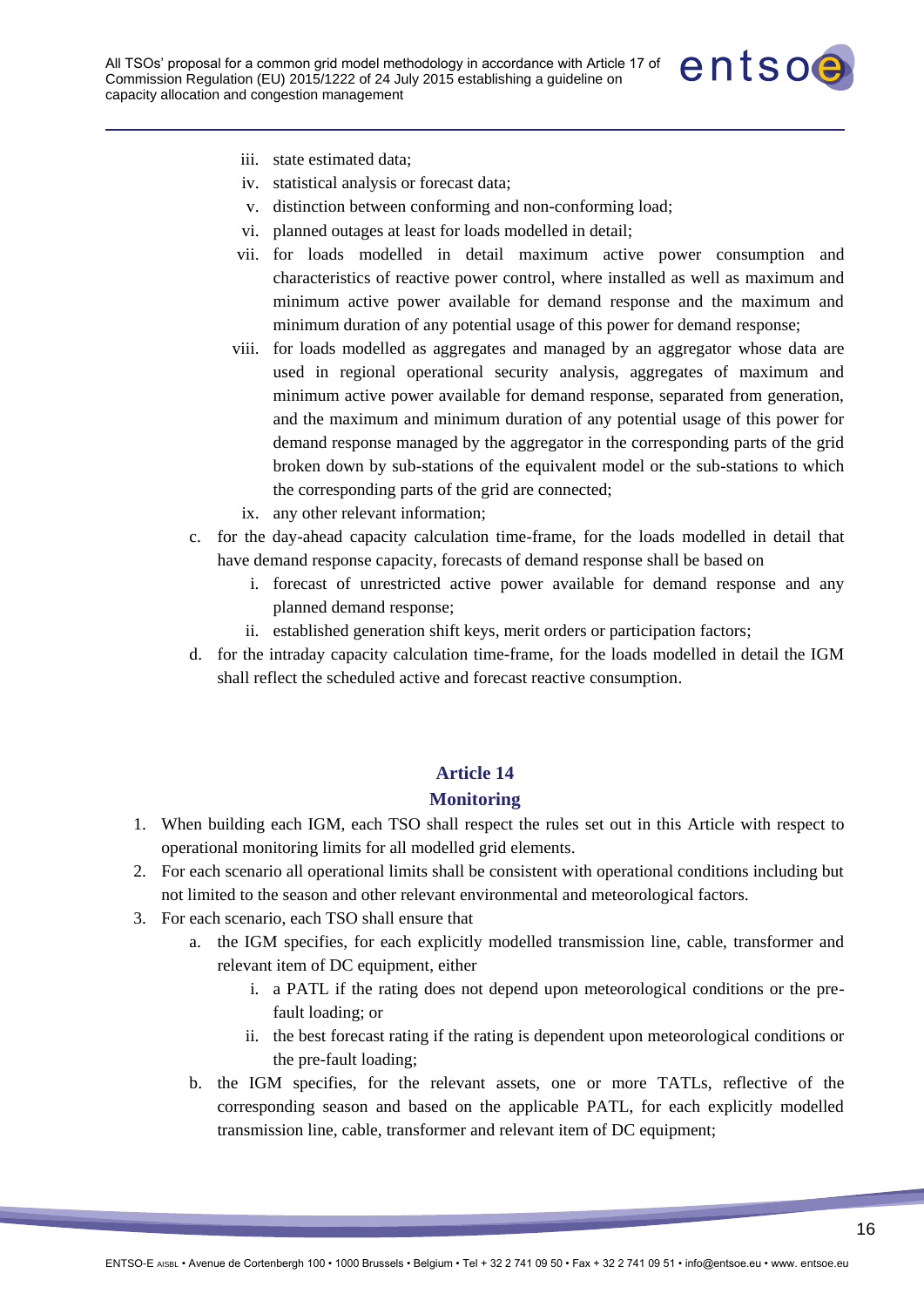

- c. the IGM specifies a TATL duration for all items of transmission equipment for which a TATL is specified, for each TATL specified;
- d. the IGM specifies a tripping current for each relevant item of explicitly modelled transmission equipment, if applicable;
- e. the IGM appropriately reflects the maximum and minimum acceptable voltages at each nominal voltage level, as per relevant locally applicable codes, standards, licences, policies and agreements;
- f. operational monitoring limits that apply to interconnectors and tie-lines to other TSOs are consistent with those specified in the IGMs of the relevant neighbouring TSOs;
- g. operational monitoring limits specified in the IGM are consistent with operational security limits;
- h. the IGM specifies artificial PATL and TATL limits on relevant individual items or groups of items of modelled transmission equipment in order to incorporate local transmission constraints that are not associated with steady state thermal or voltage security including constraints associated with transient or voltage stability;
- i. for all equivalent models of transmission equipment and for modelled items of equipment not operated by the TSO, including distribution networks, that are relevant with respect to operational security analysis and cross-zonal capacity calculation, the IGM specifies appropriate equivalent operating limits.

## **Control settings**

- 1. When building each IGM, each TSO shall specify appropriate control settings for at least the following items of regulating equipment, where modelled and relevant:
	- a. power transformers and associated tap changers;
	- b. phase-shifting transformers and associated tap changers;
	- c. reactive compensation devices, including but not limited to
		- i. shunt compensators including shunt capacitors or reactors or discretely switchable banks of shunt capacitors or reactors;
		- ii. static VAR compensators;
		- iii. synchronous condensers;
		- iv. static synchronous compensators (STATCOMs) and other flexible AC transmission system (FACTS) devices;
	- d. generators assisting with voltage regulation;
	- e. DC equipment.
- 2. In the case of the items of equipment referred to in points (a), (b), (c), and (d) of paragraph 1, each IGM shall include the following information, where relevant:
	- a. regulation status -enabled/disabled;
	- b. regulation mode -voltage, active power, reactive power, power factor, current, or other applicable mode;
	- c. regulation target or target range in kV, MW, Mvar, p.u., or other appropriate units;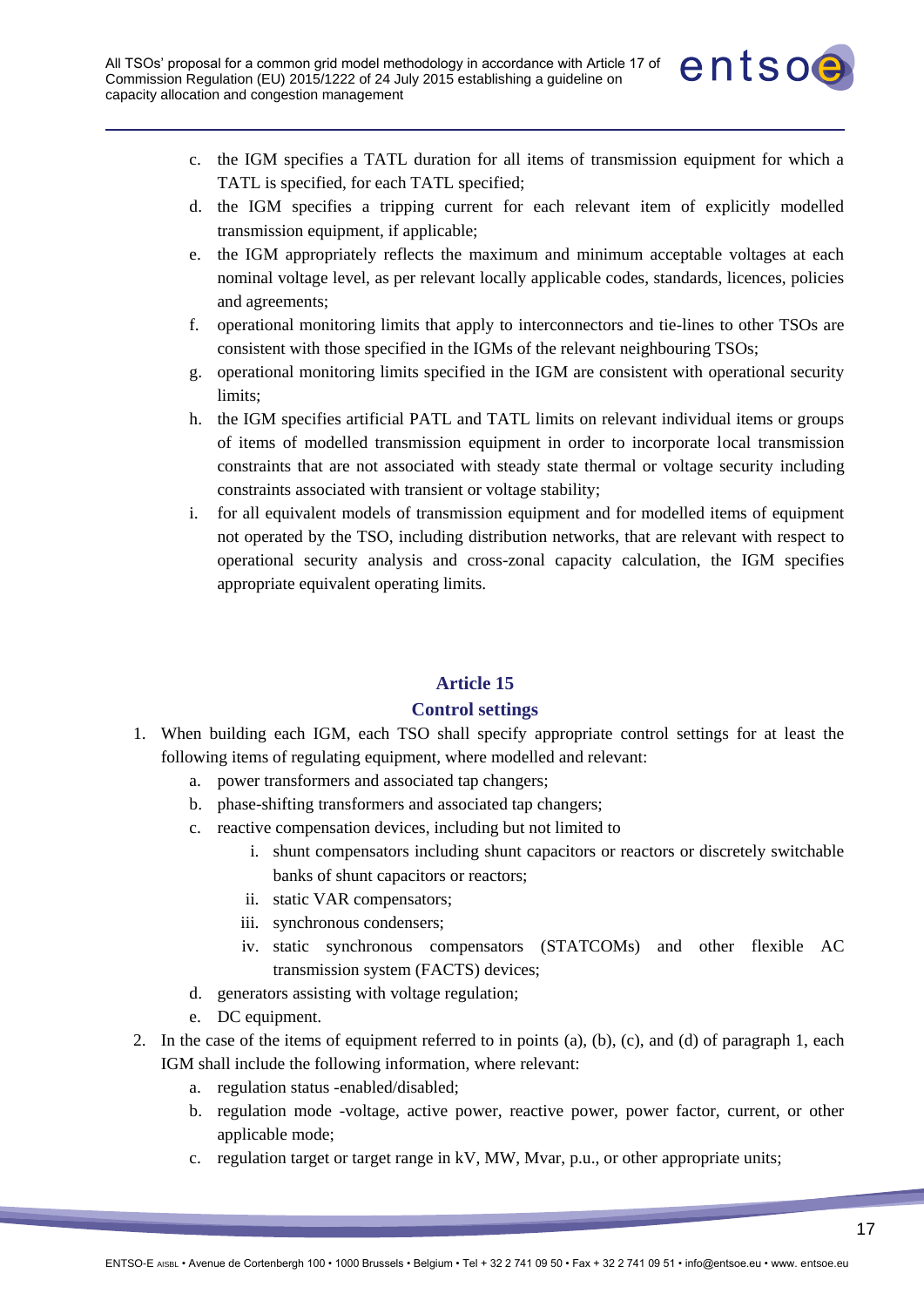

- d. regulation target deadband;
- e. regulation participation factor;
- f. regulated node.
- 3. In the case of the items of equipment referred to in point (e) of paragraph 1, each IGM shall include all relevant information regarding the following, where relevant:
	- a. operating mode -inverter/rectifier;
	- b. control mode -voltage, active power, reactive power, power factor, current, or other applicable mode;
	- c. active power targets;
	- d. voltage targets;
	- e. regulated nodes.
- 4. Where a modelled item of DC equipment forms part of an interconnector each TSO shall ensure that the resultant flows on the interconnector are consistent with the agreed flows on direct current lines for the relevant scenario in accordance with Article 18.
- 5. Each TSO shall ensure that target voltages and target voltage ranges are reflective of the relevant scenario and are reflective of applicable voltage control policies and operational security limits.
- 6. Each TSO shall specify at least one slack node in each IGM for the purposes of managing mismatches between total generation and demand when performing a load flow solution.

#### **Assumptions on adjacent grids**

- 1. When building each IGM each TSO shall update the operational assumptions with respect to adjacent grids with the most reliable set of estimations practicable. Following the successful completion of the checks described in Article  $4(2)(h)$ , the equivalent models of the adjacent grids shall be removed and replaced with equivalent injections at the relevant boundary points.
- 2. For each IGM the sum of injections at boundary points shall be equal to the corresponding net position.

## **Article 17**

#### **Associated information**

- 1. In order to make it possible to apply rules to change the characteristics of individual grid models during capacity calculation and other relevant business processes, each TSO shall make the following information available to all TSOs via the information platform referred to in Article 21:
	- a. generation shift keys.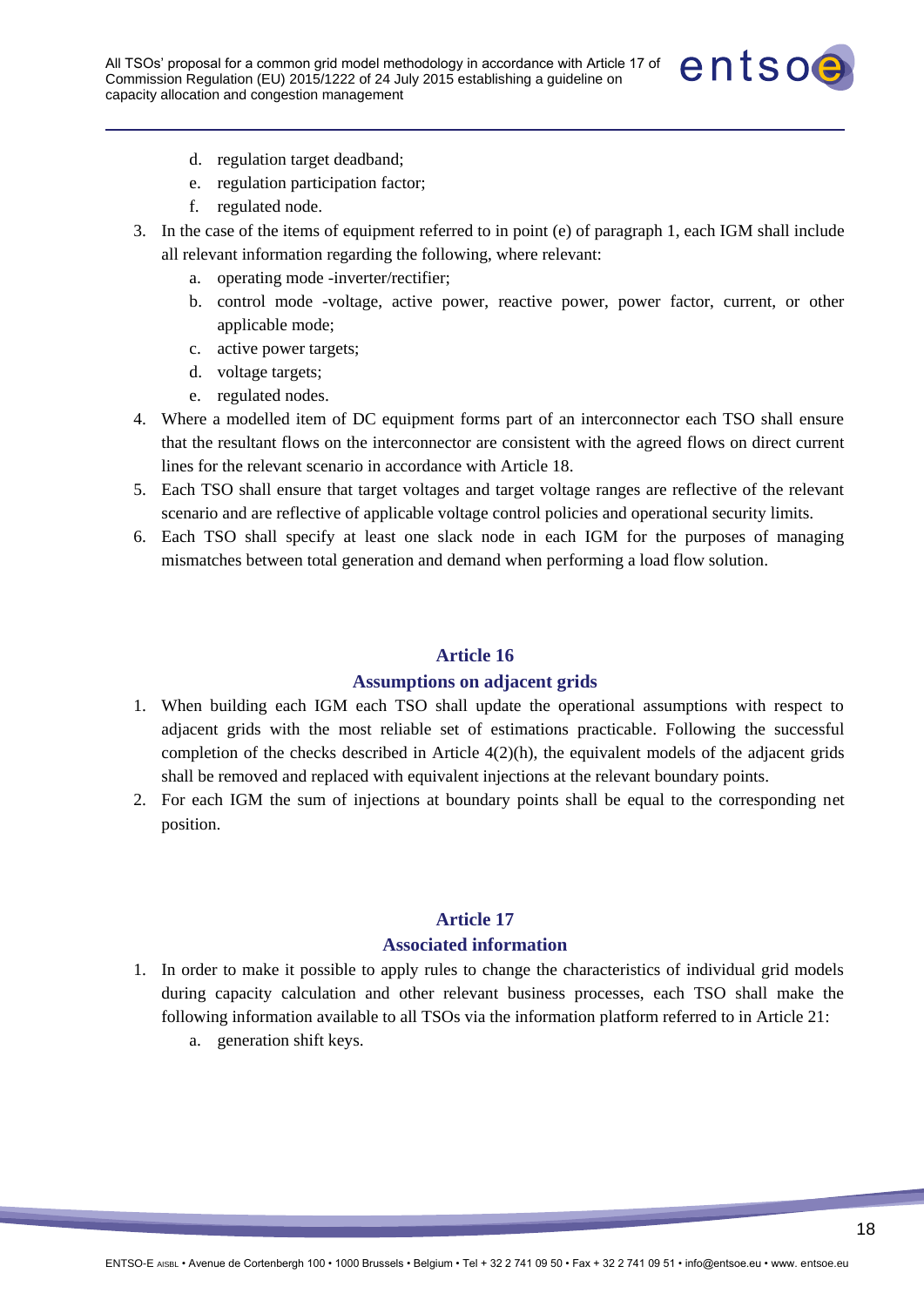

### **Net positions and flows on direct current lines**

- 1. For all scenarios for the day-ahead capacity calculation time-frame pursuant to Article 3, each TSO shall follow the CGM alignment procedure described in Article 19 in order to comply with Article 18(3) of Regulation 2015/1222.
- 2. For all scenarios for the intraday capacity calculation time-frame pursuant to Article 3, in order to comply with Article 18(3) of Regulation 2015/1222
	- a. the best forecast of the net position for each bidding zone and of the flow on each direct current line shall be based on verified matched scheduled exchanges;
	- b. each TSO shall share with all other TSOs the net position for its bidding zone(s) and the values for the flow on each direct current line used in its IGM via the information platform described in Article 21 in accordance with the CGM process described in Article 22.
- 3. For all scenarios pursuant to Article 3 in case of bidding zones connected by more than one direct current line, in order to comply with Article 18(3) of Regulation 2015/1222 the TSOs concerned shall agree on consistent values for the flows on direct current lines to be used in each TSO's IGM. These shall also be the values that the TSOs make available to all other TSOs.

## **Article 19**

### **CGM alignment**

- 1. For each scenario for the day-ahead capacity calculation time-frame pursuant to Article 3, each TSO shall prepare and share with all other TSOs via the information platform referred to in Article 21 in accordance with the CGM process description set out in Article 22 its best forecast of
	- a. the net position for its bidding zone, being its preliminary net position;
	- b. the flow on each direct current line connected to its bidding zone being the preliminary flows on each direct current line;
	- c. any other input data required by the algorithm pursuant to paragraph 2.
- 2. All TSOs shall jointly define an algorithm which for each scenario and for all bidding zones aligns the preliminary net positions and preliminary flows on each direct current line in such a way that following the adjustment by the algorithm
	- a. the sum of adjusted net positions for all bidding zones in the CGM area balances the targeted net position for the CGM area;
	- b. for all bidding zones connected by at least one direct current line the sum of flows on all direct current lines is mutually consistent for both bidding zones concerned.
- 3. The algorithm shall have the following properties or features in order to ensure that in accordance with Article 18(3) of Regulation 2015/1222 there is no undue discrimination between internal and cross-zonal exchanges:
	- a. the alignments of preliminary net positions and preliminary flows on each direct current line shall be spread across all bidding zones and no bidding zone shall benefit from any preferential treatment or privileged status with respect to the operation of the algorithm;
	- b. in its objective function the algorithm shall give appropriate weight to the following when determining the adjustments required: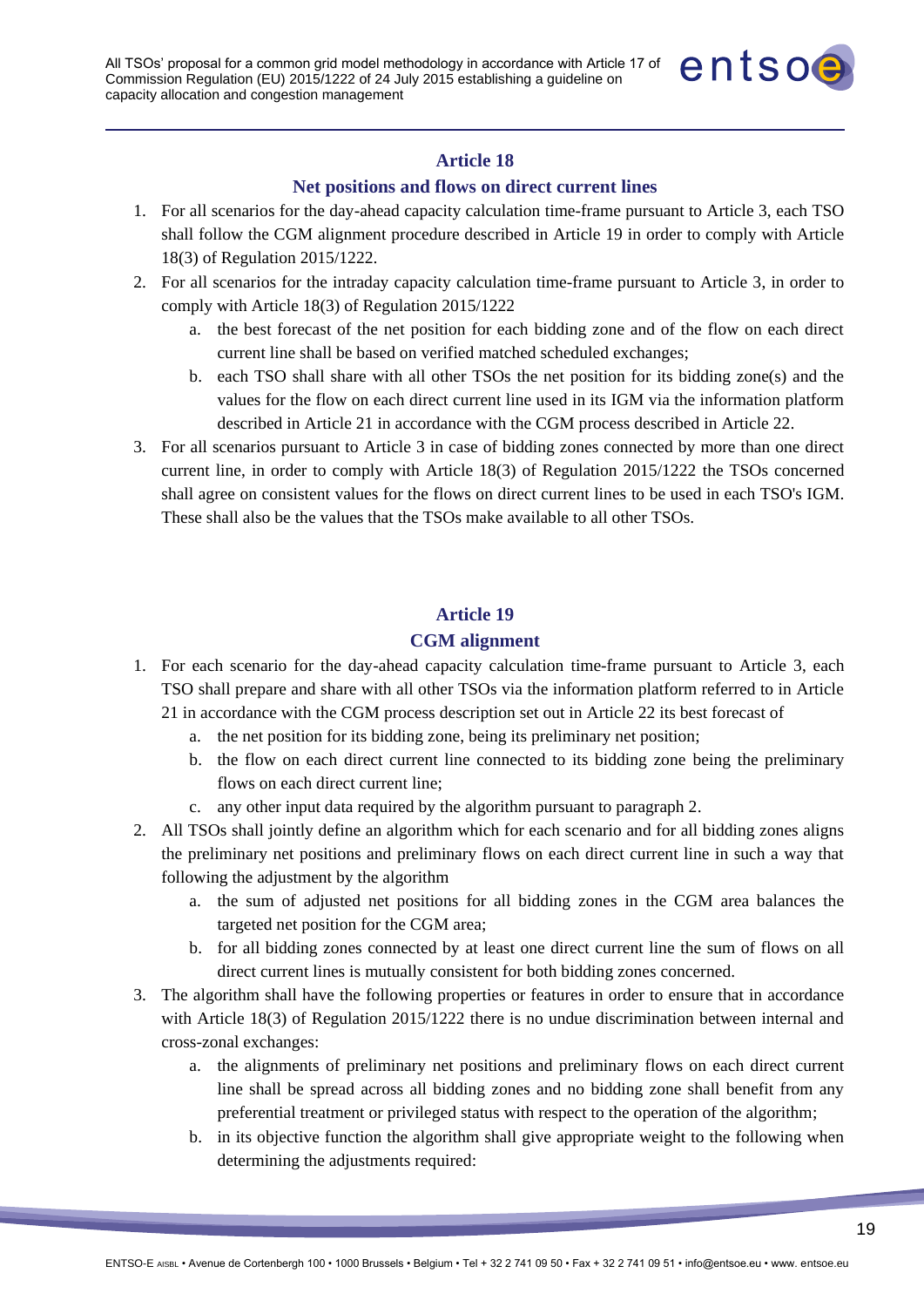

- i. the size of the adjustments required to each preliminary net position and the preliminary flows on each direct current line, which shall be minimised;
- ii. the ability of a bidding zone to adjust its preliminary net position and the preliminary flows on each direct current line, based on objective and transparent criteria;
- c. the algorithm shall specify objective and transparent consistency and quality criteria which the input data required from each TSO shall meet;
- d. the algorithm shall be robust enough to provide the results pursuant to paragraph 2 in all circumstances given the input data provided to it.
- 4. TSOs shall agree on procedures
	- a. to reduce the absolute value of the sum of preliminary net positions for all bidding zones in the CGM area; and
	- b. to provide updated input data if necessary; and
	- c. to take into account reserve capacity and stability limits if it becomes necessary to update input data.
- 5. TSOs shall regularly review and, if appropriate, improve the algorithm.
- 6. TSOs shall publish the algorithm as part of the data to be provided pursuant to Article 31(3) of Regulation 2015/1222. If the algorithm was modified during the reporting period, TSOs shall clearly state which algorithm was in use during which period and they shall explain the reasons for modifying the algorithm.
- 7. All TSOs shall jointly ensure that the algorithm is accessible to the relevant parties via the information platform referred to in Article 21.
- 8. In accordance with Article 81 of Regulation 2015/1222 each TSO shall designate an alignment agent who shall perform, on behalf of the TSO, the following tasks in accordance with the process described in Article 22:
	- a. check the completeness and quality of the input data provided pursuant to paragraph 1 and, if necessary, replace missing data or data of insufficient quality with substitute data;
	- b. apply the algorithm in order to compute for each scenario and each bidding zone aligned net positions and aligned flows on all direct current lines that meet the requirements set out in paragraph 2 and make these available to all TSOs via the information platform referred to in Article 21;
	- c. ensure that the results obtained are consistent with those obtained by all other alignment agents (if any).
- 9. Pursuant to Article 4(2)(f), each TSO shall ensure that its IGM is consistent with the aligned net position and aligned flows on direct current lines provided by the alignment agent.

## **Common Grid Model**

1. In accordance with Article 81 of Regulation 2015/1222 and pursuant to Article 27(1) of Regulation 2015/1222 each TSO shall designate a merging agent who shall perform, on behalf of the TSO, the following tasks according to the process described in Article 22: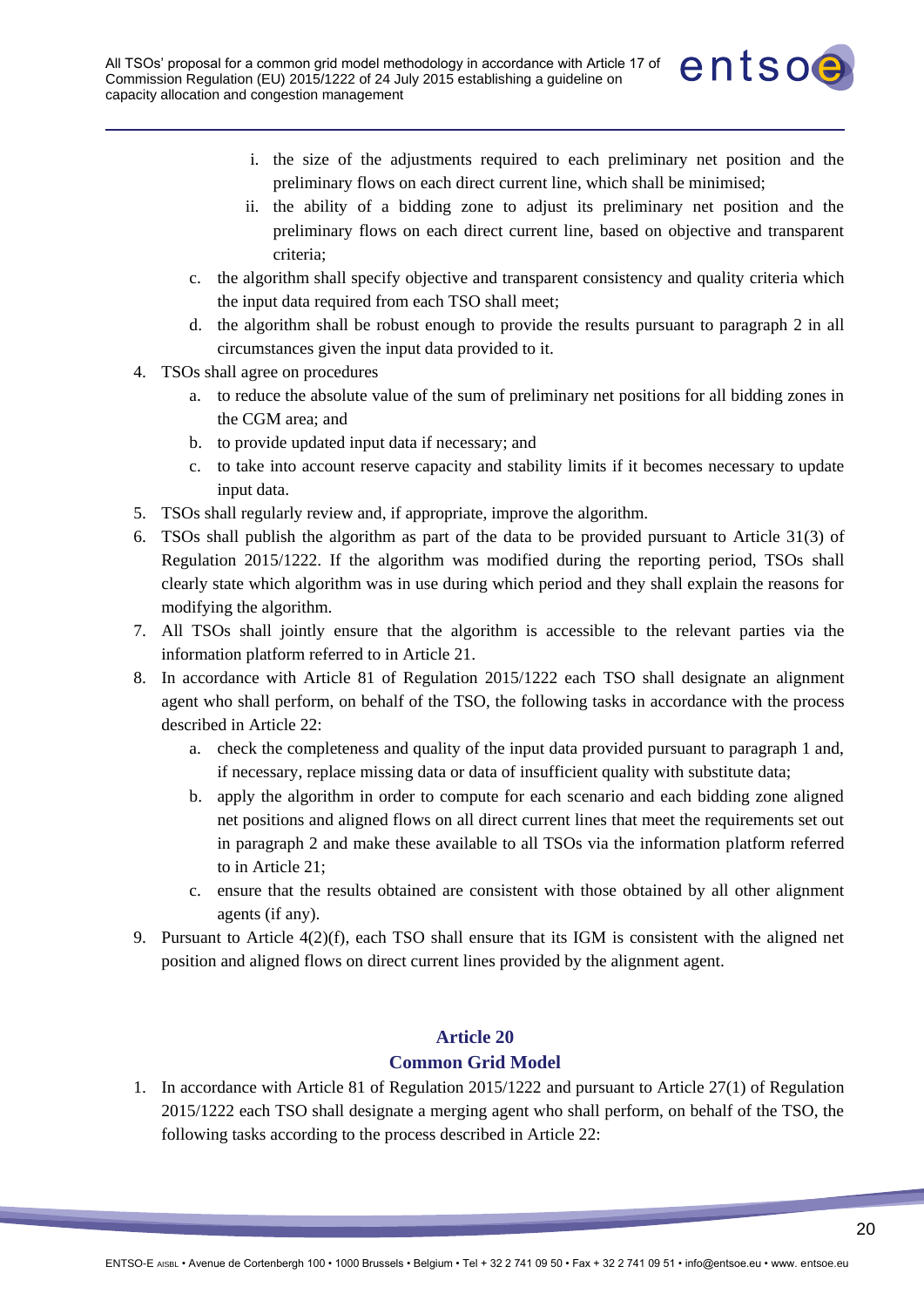

- a. check the consistency of the IGMs provided by the TSO against the quality criteria defined pursuant to Article 23;
- b. if an IGM fails the quality check referred to in (a), either obtain a new IGM of sufficient quality from the TSO responsible or substitute an alternative IGM in accordance with the substitution rules referred to in paragraph 4 and make this validated IGM available via the information platform referred to in Article 21;
- c. apply the requirements pursuant to paragraph 2 in order to merge all IGMs into a CGM pursuant to Article 28(5) of Regulation 2015/1222 and make the resulting CGMs available to all TSOs via the information platform referred to in Article 21;
- d. ensure that each CGM created is consistent with those obtained by all other merging agents (if any);
- e. identify violations of operational security limits in the CGM;
- f. obtain from the TSOs concerned IGMs updated in the light of the agreed measures if applicable and repeat steps (a) to (e) as required;
- g. if applicable validate the resulting CGM and make it available via the information platform referred to in Article 21.
- 2. All TSOs shall jointly define the requirements applicable to the merging agents and the merging process in accordance with Article 24.
- 3. Each merging agent shall meet the requirements referred to in paragraph 2 and shall implement the requirements applicable to the merging process referred to in paragraph 2.
- 4. All TSOs shall jointly define substitution rules applicable to IGMs that do not meet the quality criteria set out in Article 23.
- 5. Each TSO shall provide the data required by the substitution rules referred to in paragraph 4 via the information platform referred to in Article 21.

### **Information platform**

- 1. All TSOs shall delegate the task of implementing and administering a joint information platform that provides at least the services described in paragraph 2 in accordance with Article 81 of Regulation 2015/1222.
- 2. The information platform shall at a minimum support the CGM process in the following ways and it shall have all the features required to this end:
	- a. intraday capacity calculation time-frame each TSO shall be able to use the information platform in order to share with all other TSOs the net position for its bidding zone(s) and the values for the flow on each direct current line used in its IGM pursuant to the CGM process described in Article 22;
	- b. the information platform shall allow all relevant information on scheduled exchanges to be available from the information platform;
	- c. day-ahead capacity calculation time-frame each TSO shall be able to use the information platform in order to share with all other TSOs pursuant to the CGM process described in Article 22 its best forecast of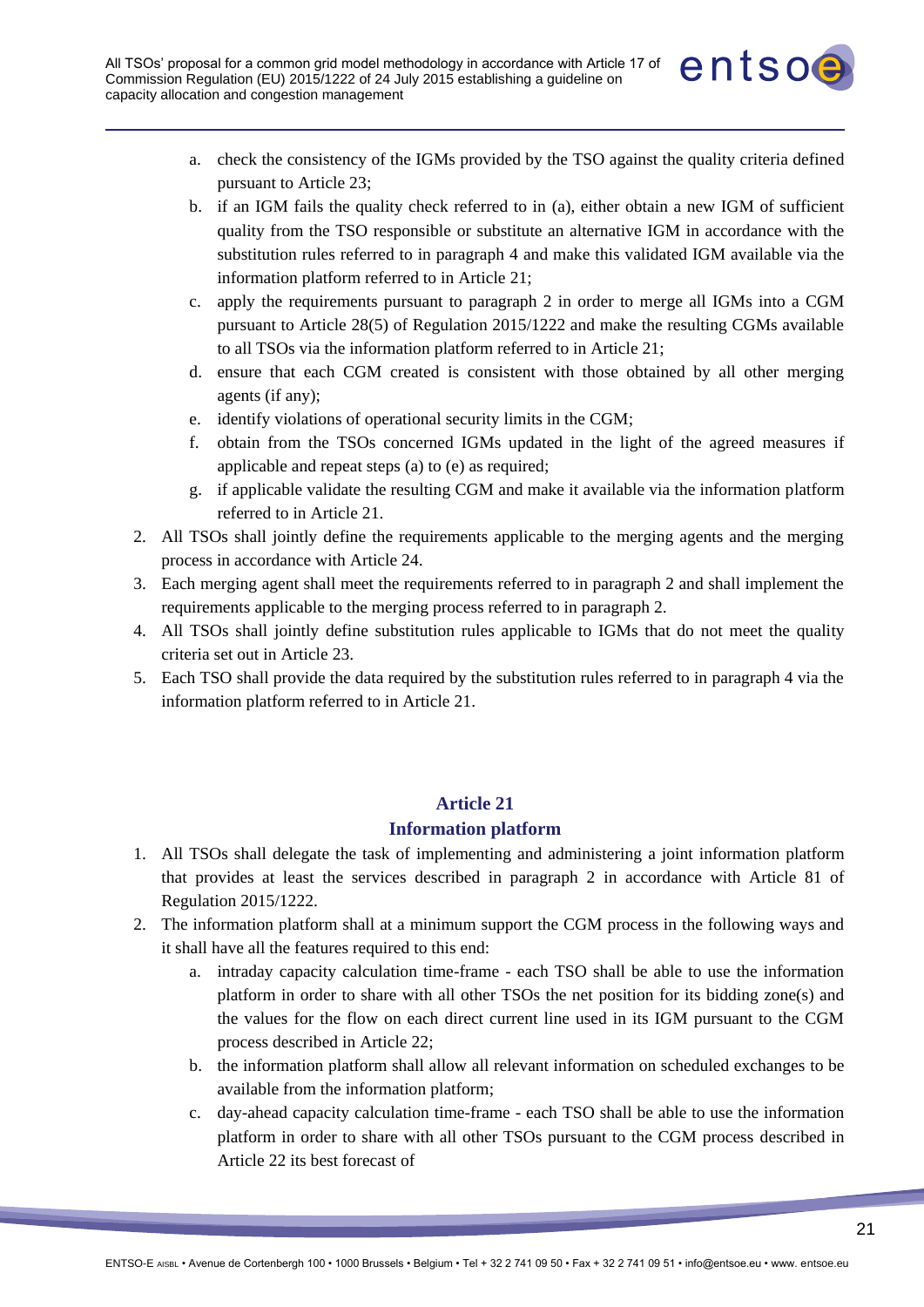

- i. the net position for its bidding zone, comprising its preliminary net position;
- ii. the flow on each direct current line connected to its bidding zone comprising the preliminary flows on each direct current line;
- iii. any other input data required by the algorithm further to Article 19(2);
- d. the algorithm pursuant to Article 19(2) shall be accessible via the information platform;
- e. the alignment agent(s) shall be able to make the aligned net positions and aligned flows on direct current lines that meet the requirements set out in Article 19(2) available to all TSOs via the information platform;
- f. each TSO shall be able to make associated information specified in Article 17 available to all TSOs via the information platform;
- g. each TSO shall be able to make all its IGMs available to all TSOs via the information platform;
- h. for each TSO and each scenario, all data required by the substitution rules referred to in Article 20(5) shall be available via the information platform;
- i. the information platform shall be able to provide information on the quality status of submitted IGMs including substitutions that were necessary;
- j. all merging agents shall be able to make the CGM available to all TSOs via the information platform;
- k. all information required with respect to boundary points pursuant to Article 7 shall be available via the information platform;
- l. the following items of information and/or data shall be available to all TSOs via the information platform:
	- i. generation shift keys.

### **CGM process**

- 1. When preparing the CGM for the day-ahead capacity calculation time-frame, all TSOs, merging agents and alignment agents shall complete the following steps:
	- a. each TSO shall make preliminary net positions, preliminary flows on direct current lines as well as any other input data required for the CGM alignment process available to all TSOs via the information platform referred to in Article 21;
	- b. the alignment agent(s) shall check the completeness and quality of the input data provided pursuant to Article 19(1) and, if necessary, replace missing data or data of insufficient quality with substitute data;
	- c. the alignment agent(s) shall apply the algorithm in order to compute for each scenario and each bidding zone aligned net positions and aligned flows on direct current lines that meet the requirements set out in Article 19(2);
	- d. the alignment agent(s) shall make these aligned net positions and aligned flows on direct current lines available to all TSOs via the information platform referred to in Article 21;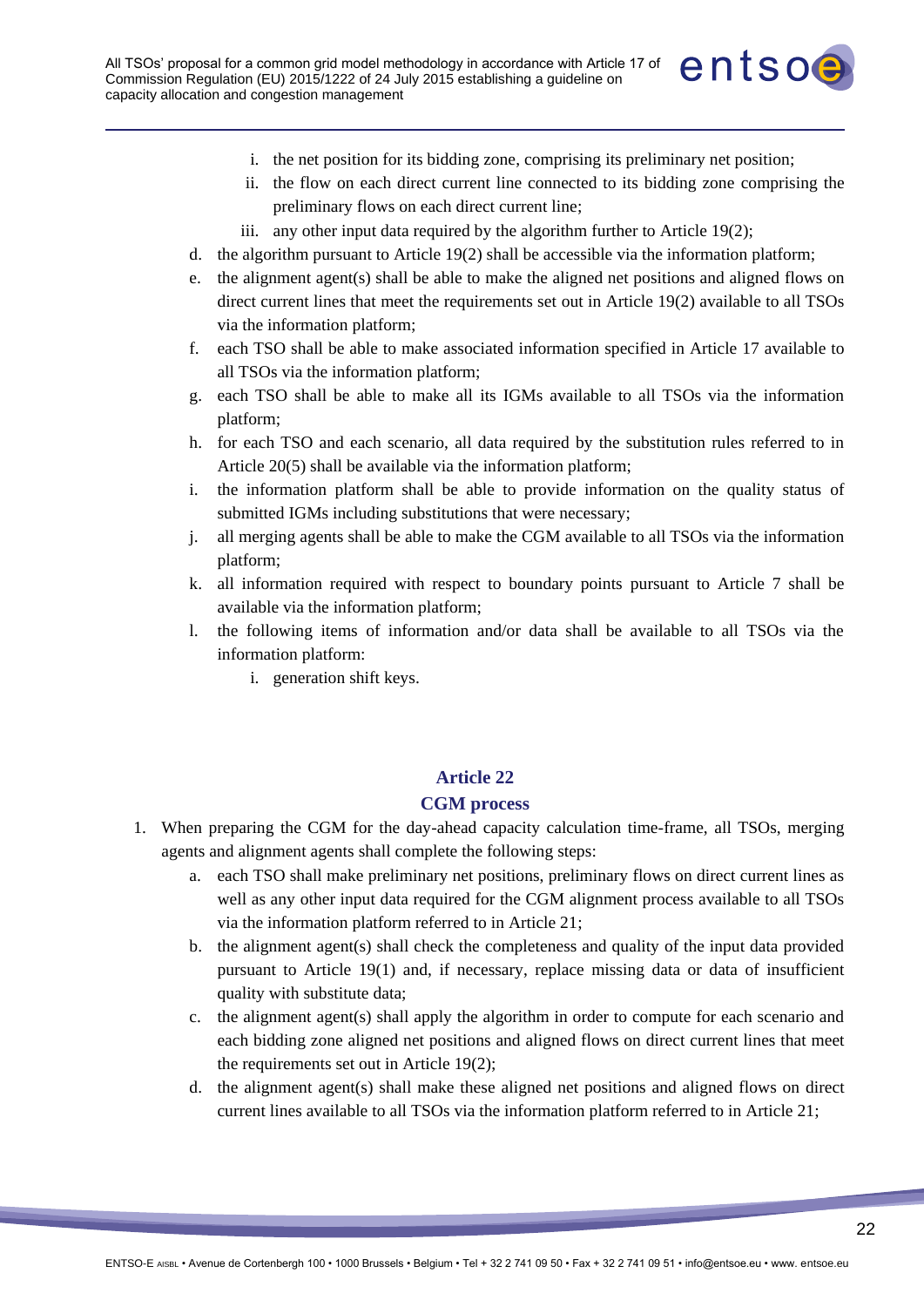

- e. each TSO shall make its IGM available via the information platform pursuant to Article 21; pursuant to Article 4(2)(f) the TSO shall ensure that its IGM is consistent with the aligned net position and aligned flows on direct current lines provided by the alignment agent(s);
- f. the TSO's merging agent shall
	- i. check the consistency of the IGM provided by the TSO against the quality criteria defined pursuant to Article 23;
	- ii. if an IGM fails the quality check referred to in (i), either obtain a new IGM of sufficient quality from the TSO responsible or substitute an alternative IGM in accordance with the substitution rules referred to in Article 20 (5) and make this validated IGM available via the information platform referred to in Article 21;
- g. the TSO's merging agent shall
	- i. apply the requirements pursuant to Article 20(3) in order to merge all IGMs into a CGM pursuant to Article 28(5) of Regulation 2015/1222 and make the resulting CGMs available to all TSOs and coordinated capacity calculators for the purpose of capacity calculation via the information platform referred to in Article 21;
	- ii. validate each CGM obtained and ensure it is consistent with those obtained by all other merging agents (if any);
- 2. When preparing the CGM for the intraday capacity calculation time-frame, all TSOs, merging agents, and alignment agents shall complete the following steps:
	- a. each TSO shall make its net position and flows on direct current lines for each scenario for the intraday capacity calculation time-frame available to all TSOs via the information platform referred to in Article 21. TSOs in bidding zones where the cross-zonal intraday market for the following day opens before 16:30h shall use the data as of 16:00h;
	- b. each TSO shall make its IGM available via the information platform in accordance with Article 21; pursuant to Article 4(2)(f) the TSO shall ensure that its IGM is consistent with the scheduled exchanges referred to in Article 18(2) as well as agreed measures determined on the basis of the CGM prepared in the previous time-frame;
	- c. the TSO's merging agent shall
		- i. check the consistency of the IGM provided by the TSO against the quality criteria defined pursuant to Article 23;
		- ii. if an IGM fails the quality check referred to in (i), either obtain a new IGM of sufficient quality from the TSO responsible or substitute an alternative IGM in accordance with the substitution rules referred to in Article 20(5) and make this validated IGM available via the information platform referred to in Article 21;
	- d. the TSO's merging agent shall
		- i. apply the requirements specified in Article 20(3) in order to merge all IGMs into a CGM pursuant to Article 28(5) of Regulation 2015/1222 and make the resulting CGMs available to all TSOs and coordinated capacity calculators for the purpose of capacity calculation via the information platform referred to in Article 21;
		- ii. validate each CGM obtained to ensure that it is consistent with those obtained by all other merging agents (if any);
	- e. following the validation of the CGM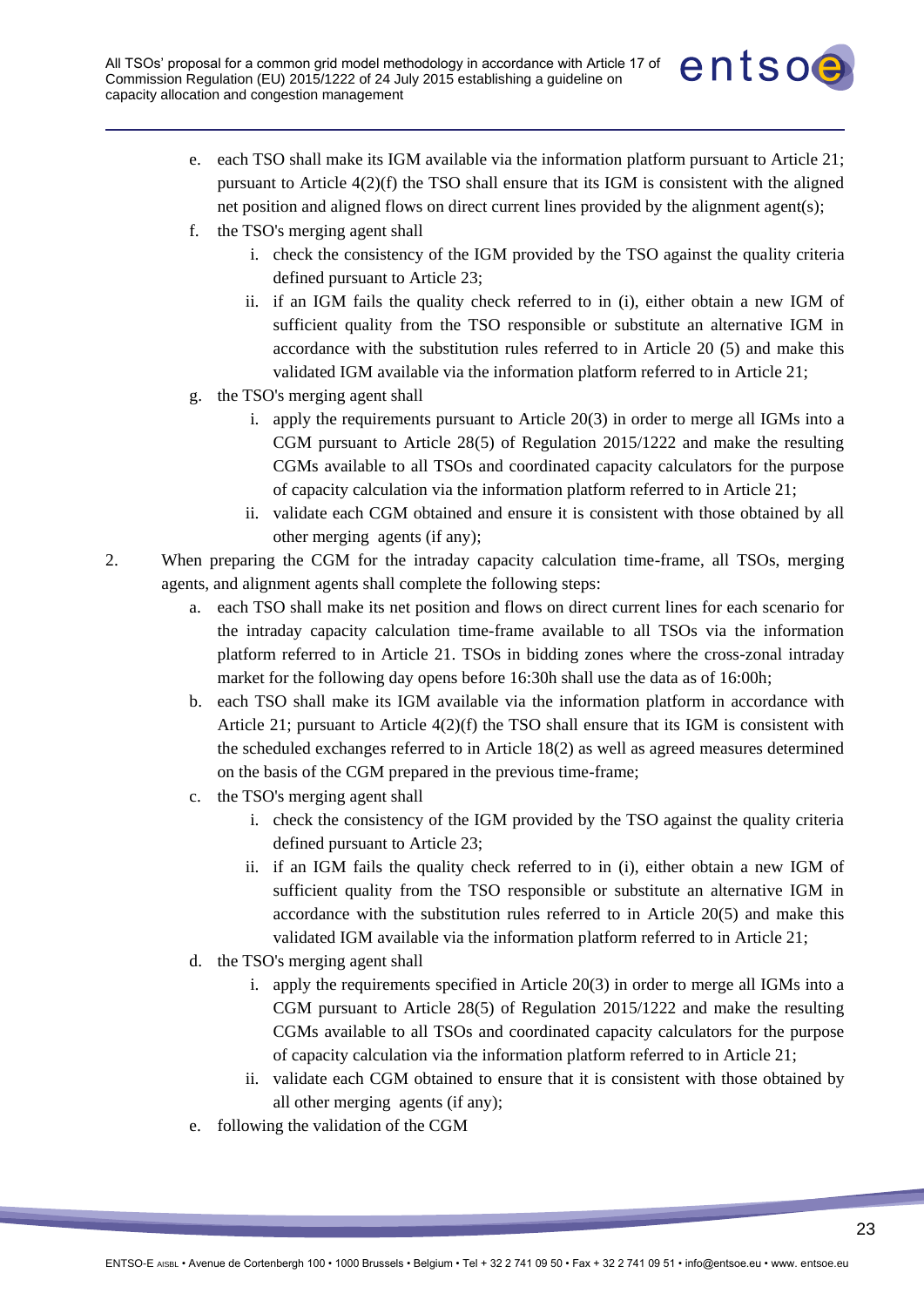

- i. the merging agent shall, where applicable, make available an updated CGM including any agreed measures.
- 3. All TSOs shall ensure that the merging process and the CGM are completed in time for the dayahead and intraday operational deadlines set out in Regulation 2015/1222 and methodologies required by Regulation 2015/1222 to be met and such that the most accurate and up to date model possible can be delivered for the purpose of capacity calculation in each timeframe.

### **Quality monitoring**

- 1. All TSOs shall jointly define quality criteria that IGMs have to meet in order to be merged into a common grid model. An IGM that does not meet these quality criteria shall be replaced by a substitute IGM.
- 2. All TSOs shall jointly define quality criteria that CGMs have to meet before they can be made available via the information platform.
- 3. All TSOs shall jointly define criteria that the preliminary net positions and preliminary flows on direct current lines as well as the other input data required for the CGM alignment process pursuant to Article 19 have to meet. Data sets that do not meet these criteria shall be replaced by substitute data.
- 4. All TSOs shall jointly define quality indicators that make it possible to assess all stages of the CGM process including, in particular, the CGM alignment process described in Article 19. They shall monitor these quality indicators and publish the indicators and the results of the monitoring as part of the data to be provided pursuant to Article 31(3) of Regulation 2015/1222.

### **Article 24**

#### **Timescale for implementation**

- 1. Upon approval of the present methodology each TSO shall publish it on the internet in accordance with Article 9(14) of Regulation 2015/1222.
- 2. All TSOs shall jointly develop a governance framework for the information platform referred to in Article 21 which shall at a minimum address the topics of ownership, hosting, cost allocation, licensing requirements, and operational responsibility. This governance framework shall be prepared in a manner timely enough to allow all TSOs to meet the deadline set out in paragraph 3 and it shall respect the provisions on delegation set out in Article 81 of Regulation 2015/1222.
- 3. By six months after the approval of the present methodology all TSOs shall organise the process of merging the individual grid models by completing the following tasks:
	- a. all TSOs shall jointly develop the governance framework referred to in paragraph 2. They shall respect the provisions on delegation set out in Article 81 of Regulation 2015/1222;
	- b. each TSO shall formalise the delegation agreement with the alignment agent referred to in Article 19. In devising this agreement each TSO shall respect the provisions on delegation set out in Article 81 of Regulation 2015/1222;